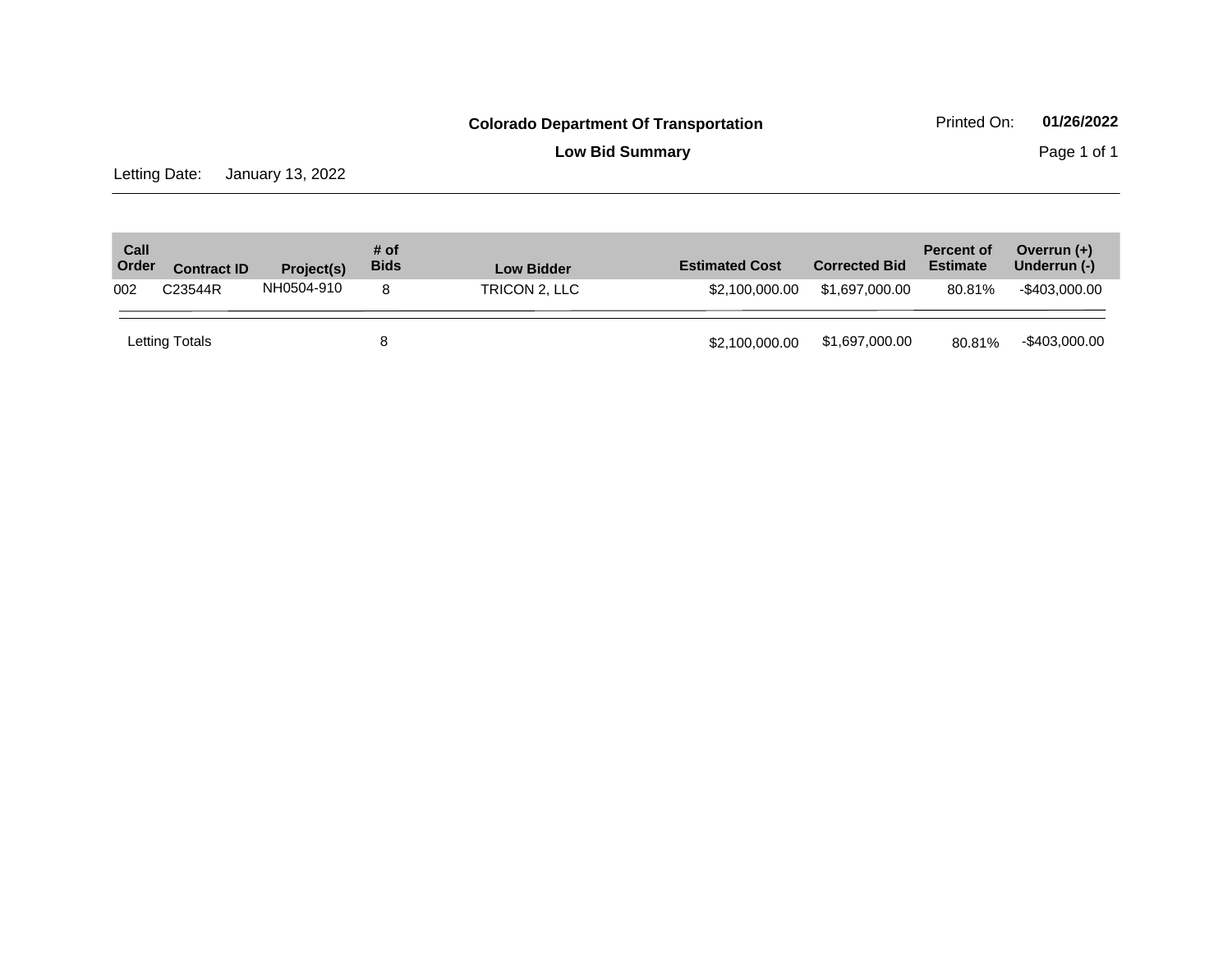|                                                                                                                                                                                                                                                                                  |              | <b>Colorado Department Of Transportation</b> | Printed On: | 01/26/2022  |
|----------------------------------------------------------------------------------------------------------------------------------------------------------------------------------------------------------------------------------------------------------------------------------|--------------|----------------------------------------------|-------------|-------------|
|                                                                                                                                                                                                                                                                                  |              | <b>Vendor Ranking</b>                        |             | Page 1 of 1 |
| <b>Contract Description:</b><br>US50B STRUCTURE L-24-b M.P. 406.573<br>This project will replace the existing L-24-b minor structure with a 2-cell concrete box culvert,<br>construction of a two-lane detour, and replace/upgrade existing guardrail to meet MASH<br>standards. | Contract ID: | C <sub>23544</sub> R                         |             |             |

Construction Resident Engineer: Roger Graham

Project Engineer: Kelly Melgoza

| Rank           | <b>Vendor ID</b> | <b>Vendor Name</b>                                    | <b>Total Bid</b> | <b>Percent Of</b><br><b>Low Bid</b> | <b>Percent Of</b><br><b>Estimate</b> |
|----------------|------------------|-------------------------------------------------------|------------------|-------------------------------------|--------------------------------------|
|                | 055A             | TRICON 2, LLC                                         | \$1,697,000.00   | 100.00%                             | 80.81%                               |
| 2              | 1275A            | CASTLE ROCK CONSTRUCTION COMPANY OF COLORADO,<br>LLC. | \$1,705,746.68   | 100.52%                             | 81.23%                               |
| 3              | 1709             | K.R. Swerdfeger Construction, Inc.                    | \$1,798,898.00   | 106.00%                             | 85.66%                               |
| $\overline{4}$ | 903A             | TLM CONSTRUCTORS, INC.                                | \$1,938,274.50   | 114.22%                             | 92.30%                               |
| 5              | 727A             | HABITAT CONSTRUCTION, LLC                             | \$1,986,115.71   | 117.04%                             | 94.58%                               |
| $\mathbf 0$    | -EST-            | <b>Engineer's Estimate</b>                            | \$2,100,000.00   | 123.75%                             | 100.00%                              |
| 6              | 1816             | Myers & Sons Construction, LLC                        | \$2,132,997.30   | 125.69%                             | 101.57%                              |
| $\overline{7}$ | 2103             | Siete, Inc.                                           | \$2,134,051.00   | 125.75%                             | 101.62%                              |
| 8              | 005A             | A and S CONSTRUCTION CO.                              | \$2,220,066.00   | 130.82%                             | 105.72%                              |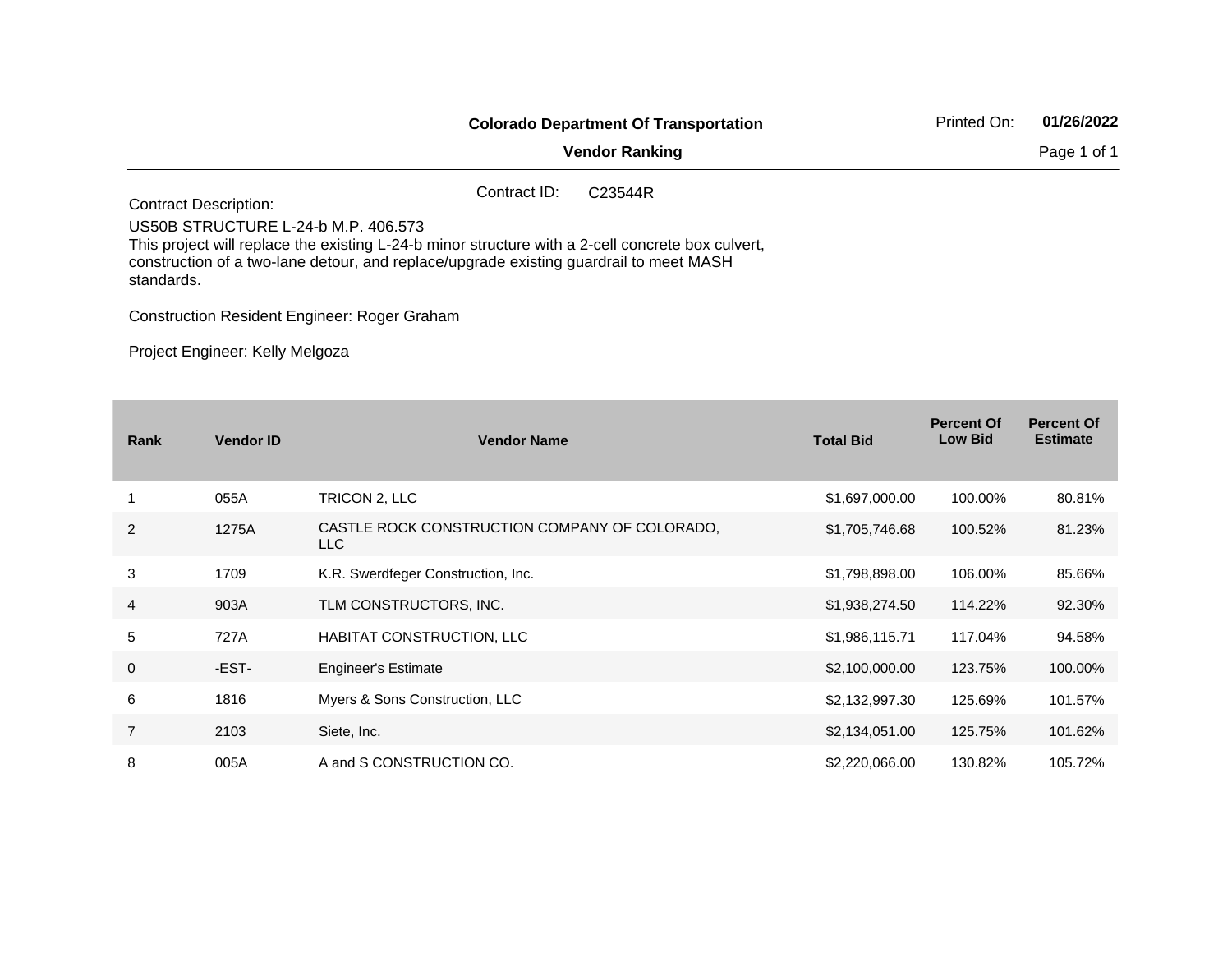Tabulation of Bids **Page 1 of 15** 

|                  |                                                       | Contract ID: |           | C23544R                                   |                     |                                    |                     |                                                                   |                     |
|------------------|-------------------------------------------------------|--------------|-----------|-------------------------------------------|---------------------|------------------------------------|---------------------|-------------------------------------------------------------------|---------------------|
|                  |                                                       |              |           | $(0)$ -EST-<br><b>Engineer's Estimate</b> |                     | $(1)$ 055A<br><b>TRICON 2. LLC</b> |                     | (2) 1275A<br><b>CASTLE ROCK CONST.</b><br><b>CO. OF COLO, LLC</b> |                     |
| <b>Item Code</b> | <b>Description</b>                                    | Quantity     |           | <b>Unit Price</b>                         | <b>Amount</b>       | <b>Unit Price</b>                  | <b>Amount</b>       | <b>Unit Price</b>                                                 | Amount              |
| <b>SECTION:</b>  | <b>Bid Items</b><br>0001                              |              |           |                                           |                     |                                    | LCC:                |                                                                   |                     |
|                  | 202-00090 Removal of Delineator                       | 15.000 EACH  |           | 15.00000                                  | 225.00              | 10.00000                           | 150.00              | 26.87000                                                          | 403.05              |
|                  | 202-00220 Removal of Asphalt Mat                      | 7,067.000    | <b>SY</b> |                                           | 10.00000 70,670.00  |                                    | 5.00000 35,335.00   | 2.35000                                                           | 16,607.45           |
|                  | 202-00250 Removal of Pavement Marking (Conflicts)     | 2,200.000    | SF        | 5.00000                                   | 11,000.00           | 3.33000                            | 7,326.00            | 3.58000                                                           | 7,876.00            |
|                  | 202-00400 Removal of Bridge                           | 1.000 EACH   |           | 50,000.00000                              | 50,000.00           | 18,750.00000                       | 18,750.00           | 13,452.26000                                                      | 13,452.26           |
|                  | 202-01000 Removal of Fence                            | 1,420.000    | <b>LF</b> | 3.00000                                   | 4,260.00            | 1.88000                            | 2,669.60            | 2.20000                                                           | 3,124.00            |
|                  | 202-01130 Removal of Guardrail Type 3                 | 1,145.000    | LF.       | 5.00000                                   | 5,725.00            |                                    | 8.94000 10,236.30   | 5.50000                                                           | 6,297.50            |
|                  | 202-01300 Removal of End Anchorage                    | 5,000 EACH   |           | 600.00000                                 | 3,000.00            | 373.33000                          | 1,866.65            | 247.50000                                                         | 1,237.50            |
|                  | 203-00010 Unclassified Excavation (Complete In Place) | 5,029.000    | CY        |                                           | 50.00000 251,450.00 |                                    | 25.00000 125,725.00 | 6.25000                                                           | 31,431.25           |
|                  | 203-00060 Embankment Material (Complete In Place)     | 6,726.000    | CY        |                                           | 35.00000 235,410.00 |                                    | 25.00000 168,150.00 |                                                                   | 22.01000 148,039.26 |
|                  | 206-00000 Structure Excavation                        | 170.000      | CY        | 25.00000                                  | 4,250.00            | 28.75000                           | 4,887.50            | 37.84000                                                          | 6,432.80            |
|                  | 206-00200 Structure Backfill (Class 2)                | 145.000      | CY        | 40.00000                                  | 5,800.00            | 50.00000                           | 7,250.00            | 46.77000                                                          | 6,781.65            |
|                  | 207-00700 Topsoil (Onsite)                            | 544.000      | CY        | 10.00000                                  | 5,440.00            | 15.00000                           | 8,160.00            | 24.09000                                                          | 13,104.96           |
|                  | 207-00703 Topsoil (Wetland)                           | 17.000       | CY        | 60.00000                                  | 1,020.00            | 46.25000                           | 786.25              | 82.56000                                                          | 1,403.52            |
|                  | 207-00704 Subgrade Soil Preparation                   | 12,100.000   | <b>SY</b> |                                           | 2.00000 24,200.00   |                                    | 1.00000 12,100.00   | 1.18000                                                           | 14,278.00           |
|                  | 208-00011 Erosion Bales (Weed Free)                   | 20.000 EACH  |           | 10.00000                                  | 200.00              | 43.75000                           | 875.00              | 41.97000                                                          | 839.40              |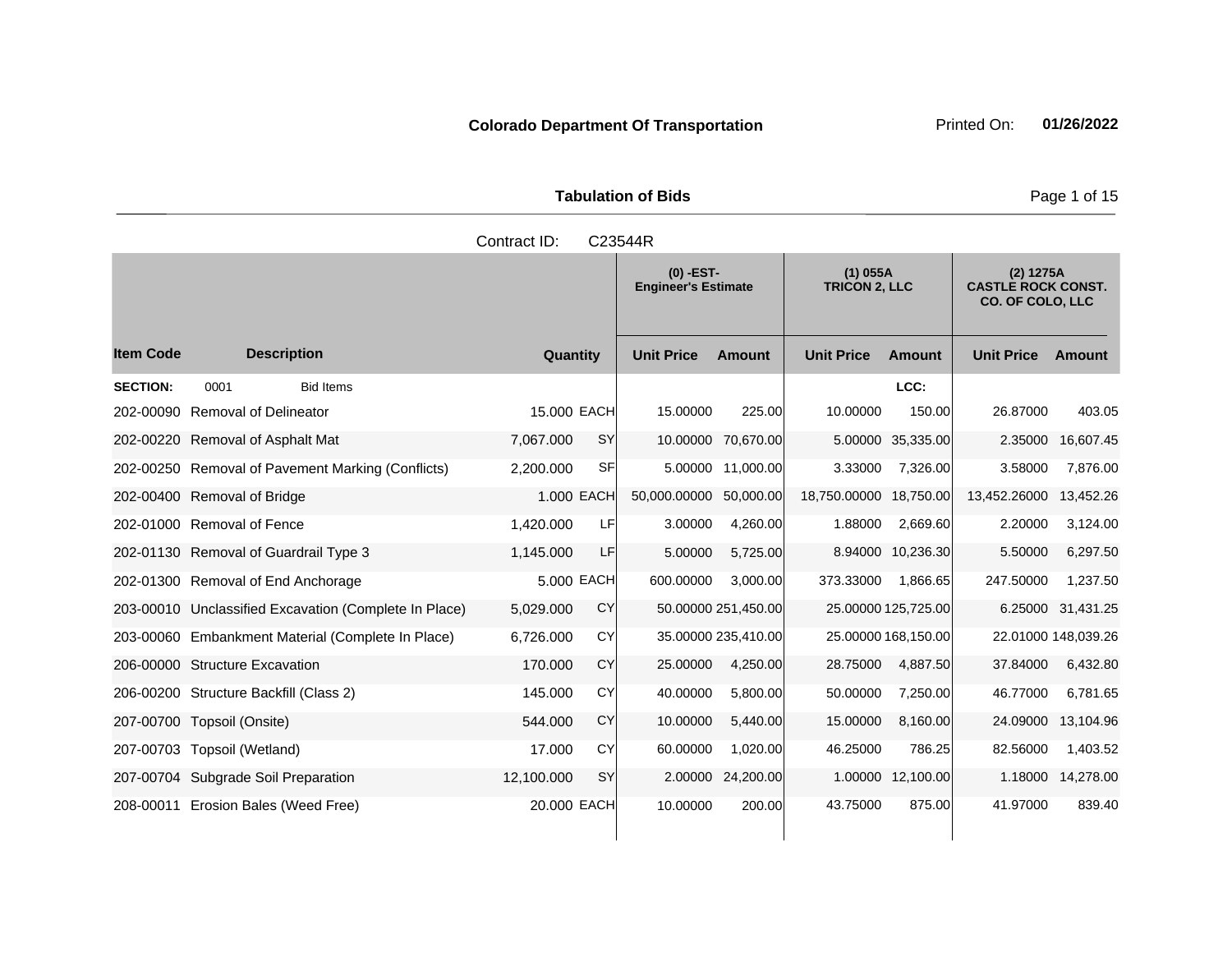Tabulation of Bids **Page 2 of 15** 

|                      |                                                              | Contract ID: | C23544R    |                                           |               |                                    |               |                                                                   |               |
|----------------------|--------------------------------------------------------------|--------------|------------|-------------------------------------------|---------------|------------------------------------|---------------|-------------------------------------------------------------------|---------------|
|                      |                                                              |              |            | $(0)$ -EST-<br><b>Engineer's Estimate</b> |               | $(1)$ 055A<br><b>TRICON 2, LLC</b> |               | (2) 1275A<br><b>CASTLE ROCK CONST.</b><br><b>CO. OF COLO, LLC</b> |               |
| <b>Item Code</b>     | <b>Description</b>                                           | Quantity     |            | <b>Unit Price</b>                         | <b>Amount</b> | <b>Unit Price</b>                  | <b>Amount</b> | <b>Unit Price</b>                                                 | <b>Amount</b> |
| <b>SECTION:</b>      | 0001<br><b>Bid Items</b>                                     |              |            |                                           |               |                                    | LCC:          |                                                                   |               |
|                      | 208-00013 Erosion Log Type 1 (20 Inch)                       | 790.000      | LF         | 6.00000                                   | 4,740.00      | 8.75000                            | 6,912.50      | 8.38000                                                           | 6,620.20      |
| 208-00020 Silt Fence |                                                              | 200.000      | LF         | 4.00000                                   | 800.00        | 2.50000                            | 500.00        | 3.25000                                                           | 650.00        |
| 208-00046            | <b>Pre-fabricated Concrete Washout Structure</b><br>(Tvpe 1) | 1.000 EACH   |            | 2,000.00000                               | 2,000.00      | 500.00000                          | 500.00        | 2,310.00000                                                       | 2,310.00      |
|                      | 208-00075 Pre-fabricated Vehicle Tracking Pad                | 2.000 EACH   |            | 5,000.00000                               | 10,000.00     | 17,500.00000 35,000.00             |               | 1,100.00000                                                       | 2,200.00      |
|                      | 208-00103 Removal and Disposal of Sediment (Labor)           | 20,000 HOUR  |            | 70.00000                                  | 1,400.00      | 50.00000                           | 1.000.00      | 55.00000                                                          | 1,100.00      |
| 208-00105            | Removal and Disposal of Sediment<br>(Equipment)              | 20.000 HOUR  |            | 120.00000                                 | 2,400.00      | 100.00000                          | 2,000.00      | 165.00000                                                         | 3,300.00      |
|                      | 208-00106 Sweeping (Sediment Removal)                        | 20.000 HOUR  |            | 200.00000                                 | 4.000.00      | 100.00000                          | 2.000.00      | 165.00000                                                         | 3,300.00      |
|                      | 208-00107 Removal of Trash                                   | 10.000 HOUR  |            | 100.00000                                 | 1,000.00      | 50.00000                           | 500.00        | 55.00000                                                          | 550.00        |
|                      | 208-00207 Erosion Control Management                         | 30.000       | <b>DAY</b> | 300.00000                                 | 9,000.00      | 75.00000                           | 2,250.00      | 330.00000                                                         | 9,900.00      |
|                      | 212-00701 Compost (Mechanically Applied)                     | 162,500      | CY         | 50.00000                                  | 8,125.00      | 125.00000 20,312.50                |               | 70.24000                                                          | 11,414.00     |
| 212-00703 Humate     |                                                              | 375.000      | LB         | 4.00000                                   | 1,500.00      | 2.25000                            | 843.75        | 0.42000                                                           | 157.50        |
|                      | 212-00704 Mycorrhizae                                        | 20,000       | LB         | 30.00000                                  | 600.00        | 35.00000                           | 700.00        | 10.22000                                                          | 204.40        |
|                      | 212-00706 Seeding (Native) Drill                             | 2,500 ACRE   |            | 3,500.00000                               | 8,750.00      | 1,250.00000                        | 3,125.00      | 1,200.10000                                                       | 3,000.25      |
|                      | 212-00711 Seeding (Wetland) Broadcast                        | 0.100 ACRE   |            | 9,000.00000                               | 900.00        | 7,500.00000                        | 750.00        | 13,282.50000                                                      | 1,328.25      |
|                      | 213-00002 Mulching (Weed Free Hay)                           | 3.900 ACRE   |            | 1,500.00000                               | 5,850.00      | 1,000.00000                        | 3,900.00      | 872.30000                                                         | 3,401.97      |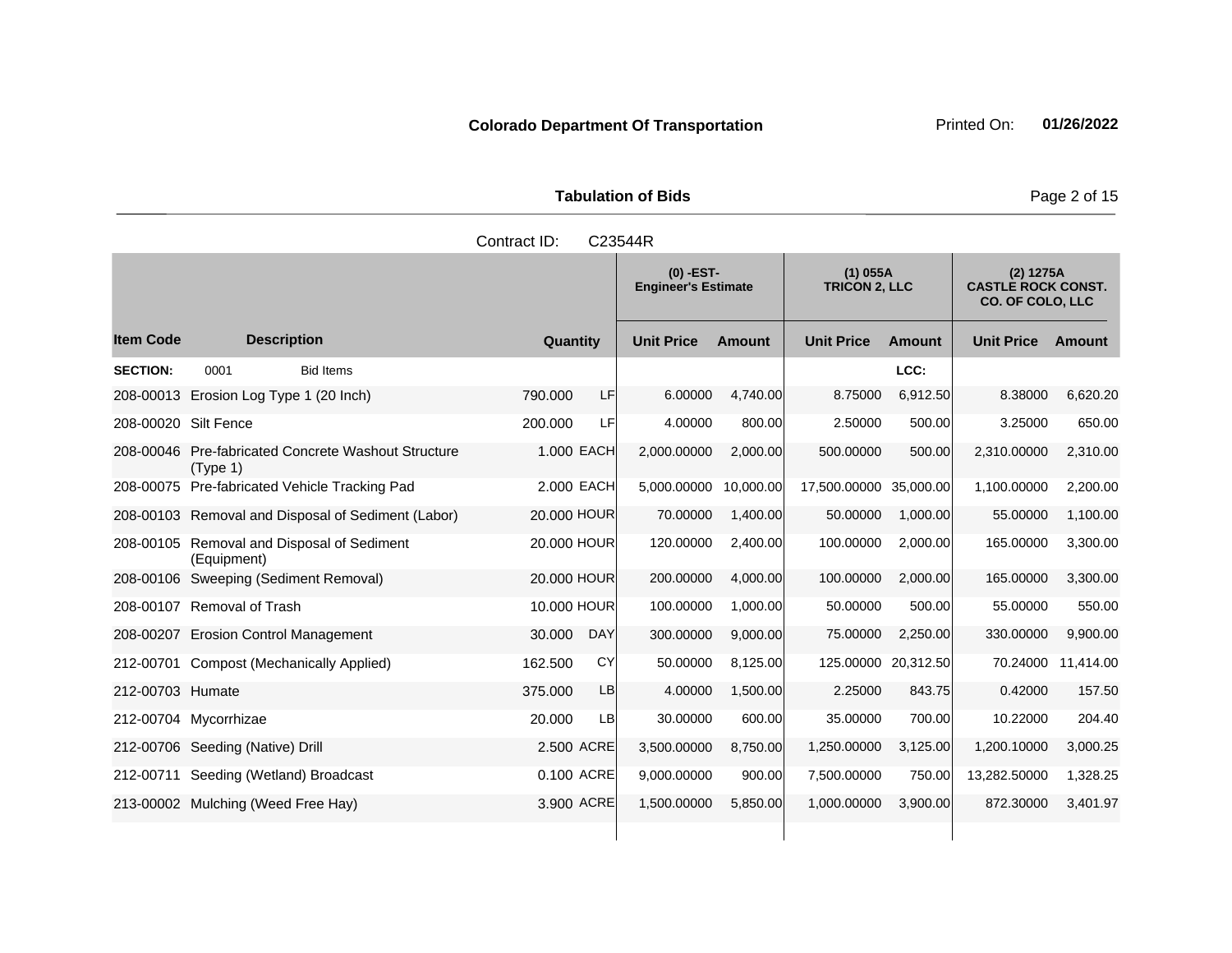**Tabulation of Bids Page 3 of 15** 

|                  |                                                                  | Contract ID: |            | C23544R                                   |                      |                                    |                      |                                                            |                    |
|------------------|------------------------------------------------------------------|--------------|------------|-------------------------------------------|----------------------|------------------------------------|----------------------|------------------------------------------------------------|--------------------|
|                  |                                                                  |              |            | $(0)$ -EST-<br><b>Engineer's Estimate</b> |                      | $(1)$ 055A<br><b>TRICON 2, LLC</b> |                      | (2) 1275A<br><b>CASTLE ROCK CONST.</b><br>CO. OF COLO, LLC |                    |
| <b>Item Code</b> | <b>Description</b>                                               | Quantity     |            | <b>Unit Price</b>                         | Amount               | <b>Unit Price</b>                  | Amount               | <b>Unit Price</b>                                          | Amount             |
| <b>SECTION:</b>  | <b>Bid Items</b><br>0001                                         |              |            |                                           |                      |                                    | LCC:                 |                                                            |                    |
|                  | 213-00150 Bonded Fiber Matrix                                    |              | 1.000 ACRE | 6.500.00000                               | 6,500.00             | 5.250.00000                        | 5,250.00             | 4.945.60000                                                | 4.945.60           |
|                  | 304-06007 Aggregate Base Course (Class 6)                        | 592.000      | <b>CY</b>  | 75.00000                                  | 44,400.00            |                                    | 50.00000 29,600.00   |                                                            | 55.31000 32,743.52 |
| 403-00720        | Hot Mix Asphalt (Patching) (Asphalt)                             | 55.000       | <b>TON</b> |                                           | 230.00000 12,650.00  |                                    | 446.67000 24,566.85  | 442.20000 24,321.00                                        |                    |
| 403-34721        | Hot Mix Asphalt (Grading SX) (75) (PG 58-<br>(28)                | 2,399.000    | <b>TON</b> |                                           | 150.00000 359,850.00 |                                    | 151.11000 362,512.89 | 149.60000 358,890.40                                       |                    |
|                  | 411-10255 Emulsified Asphalt (Slow-Setting)                      | 374.000      | GAL        | 6.00000                                   | 2,244.00             | 6.56000                            | 2,453.44             | 6.49000                                                    | 2,427.26           |
|                  | 420-00102 Geotextile (Erosion Control) (Class 1)                 | 145.000      | <b>SY</b>  | 10.00000                                  | 1,450.00             | 6.25000                            | 906.25               | 6.18000                                                    | 896.10             |
|                  | 506-00206 Riprap (6 Inch)                                        | 51.000       | CY         | 150.00000                                 | 7,650.00             | 93.75000                           | 4,781.25             | 97.23000                                                   | 4,958.73           |
|                  | 515-00120 Waterproofing (Membrane)                               | 147.000      | <b>SY</b>  | 40.00000                                  | 5,880.00             | 41.11000                           | 6,043.17             | 30.80000                                                   | 4,527.60           |
|                  | 601-03030 Concrete Class D (Box Culvert)                         | 132,500      | CY         | 1,000.00000 132,500.00                    |                      | 1,000.14000 132,518.55             |                      | 1,320.00000 174,900.00                                     |                    |
|                  | 602-00020 Reinforcing Steel (Epoxy Coated)                       | 26,600.000   | LB         |                                           | 2.00000 53,200.00    |                                    | 2.53000 67,298.00    | 2.20000                                                    | 58,520.00          |
|                  | 606-00302 Guardrail Type 3 (31 Inch Midwest Guardrail<br>System) | 800.000      | LF         | 60.00000                                  | 48,000.00            |                                    | 51.94000 41,552.00   | 46.20000                                                   | 36,960.00          |
|                  | 606-02003 End Anchorage (Nonflared)                              |              | 5.000 EACH | 4,000.00000                               | 20,000.00            | 3,892.22000 19,461.10              |                      | 3,410.00000                                                | 17,050.00          |
|                  | 607-01000 Fence Barbed Wire with Metal Posts                     | 1,420.000    | LF         | 5.00000                                   | 7,100.00             | 4.06000                            | 5,765.20             | 4.95000                                                    | 7,029.00           |
|                  | 607-11525 Fence (Plastic)                                        | 210.000      | LF         | 4.00000                                   | 840.00               | 6.25000                            | 1,312.50             | 4.40000                                                    | 924.00             |
|                  | 607-11580 Fence (Temporary)                                      | 1,450.000    | LF         | 6.00000                                   | 8,700.00             | 4.06000                            | 5,887.00             | 5.50000                                                    | 7,975.00           |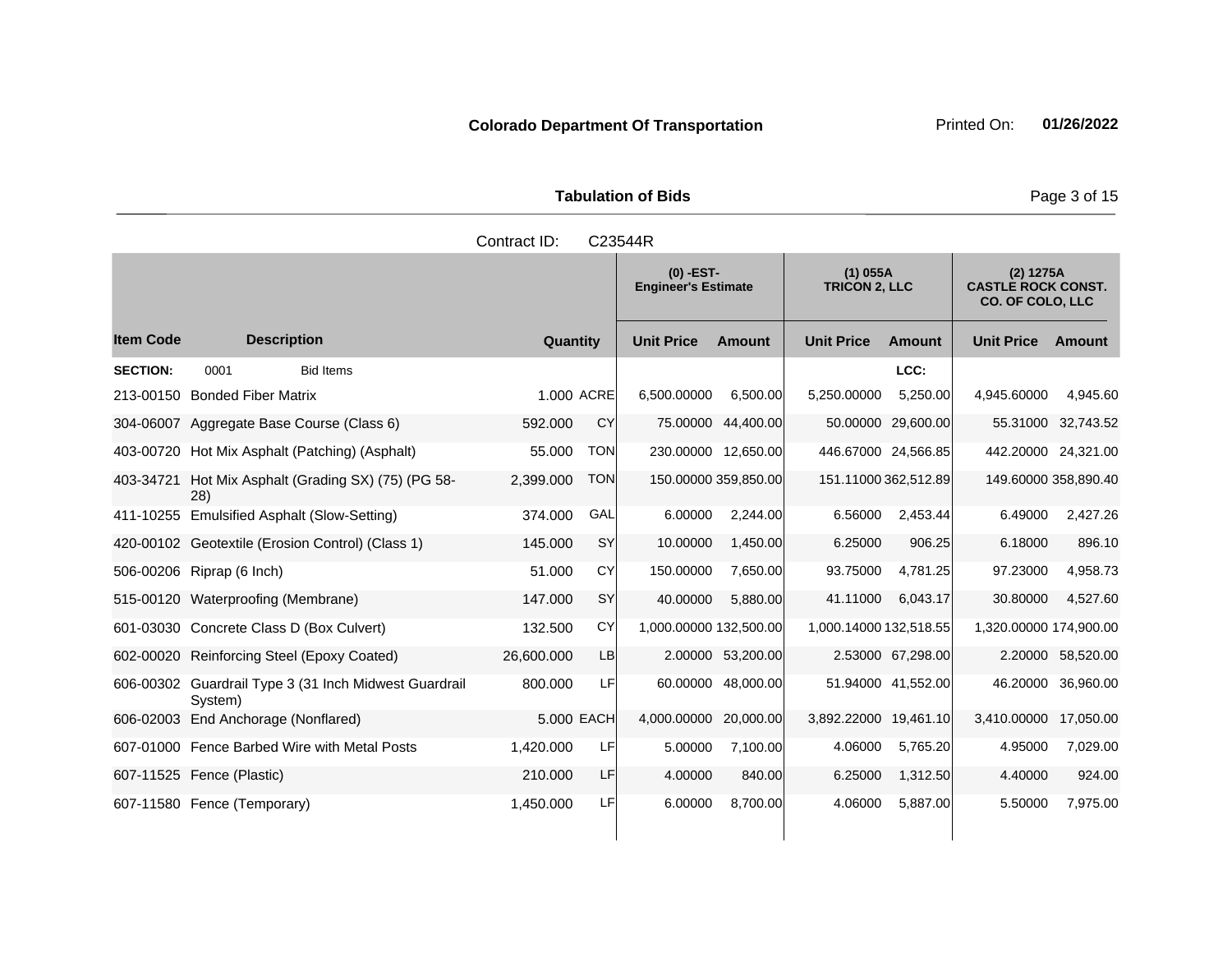Tabulation of Bids **Page 4 of 15** 

|                    |                                                                  | Contract ID: |            | C23544R                                   |                     |                                    |                    |                                                                   |                    |
|--------------------|------------------------------------------------------------------|--------------|------------|-------------------------------------------|---------------------|------------------------------------|--------------------|-------------------------------------------------------------------|--------------------|
|                    |                                                                  |              |            | $(0)$ -EST-<br><b>Engineer's Estimate</b> |                     | $(1)$ 055A<br><b>TRICON 2, LLC</b> |                    | (2) 1275A<br><b>CASTLE ROCK CONST.</b><br><b>CO. OF COLO, LLC</b> |                    |
| <b>Item Code</b>   | <b>Description</b>                                               | Quantity     |            | <b>Unit Price</b>                         | <b>Amount</b>       | <b>Unit Price</b>                  | <b>Amount</b>      | <b>Unit Price</b>                                                 | Amount             |
| <b>SECTION:</b>    | 0001<br><b>Bid Items</b>                                         |              |            |                                           |                     |                                    | LCC:               |                                                                   |                    |
| 612-00001          | Delineator (Type I)                                              |              | 4.000 EACH | 40.00000                                  | 160.00              | 25.00000                           | 100.00             | 27.50000                                                          | 110.00             |
|                    | 612-00003 Delineator (Type III)                                  |              | 2.000 EACH | 40.00000                                  | 80.00               | 25.00000                           | 50.00              | 30.80000                                                          | 61.60              |
|                    | 614-80385 Rumble Strip                                           | 1,120.000    | LF         | 3.50000                                   | 3,920.00            | 1.67000                            | 1,870.40           | 13.26000                                                          | 14,851.20          |
|                    | 620-00002 Field Office (Class 2)                                 |              | 1.000 EACH | 30,000.00000                              | 30,000.00           | 25,000.00000                       | 25,000.00          | 30,738.40000                                                      | 30,738.40          |
|                    | 620-00012 Field Laboratory (Class 2)                             |              | 1.000 EACH | 25,000.00000                              | 25,000.00           | 22,500.00000                       | 22,500.00          | 20,970.00000                                                      | 20,970.00          |
|                    | 620-00020 Sanitary Facility                                      |              | 2.000 EACH | 3,000.00000                               | 6,000.00            | 3,125.00000                        | 6,250.00           | 2,000.00000                                                       | 4,000.00           |
|                    | 624-20025 24 Inch Drainage Pipe (Class 0) (Complete<br>In Place) | 140.000      | LF         |                                           | 150.00000 21,000.00 | 68.75000                           | 9,625.00           | 100.73000                                                         | 14,102.20          |
|                    | 625-00000 Construction Surveying                                 | 1.000        | L Sl       | 25,000.00000 25,000.00                    |                     | 16,666.67000 16,666.67             |                    | 16,500.00000 16,500.00                                            |                    |
|                    | 626-00000 Mobilization                                           | 1.000        | L S        | 229,601.00000 229,601.00                  |                     | 165,124.86000 165,124.86           |                    | 288,165.00000 288,165.00                                          |                    |
|                    | 626-01114 Public Information Management (Tier IV)                | 184.000      | <b>DAY</b> |                                           | 70.00000 12,880.00  |                                    | 66.67000 12,267.28 |                                                                   | 66.00000 12,144.00 |
|                    | 627-00001 Pavement Marking Paint                                 | 68.000       | GAL        | 70.00000                                  | 4,760.00            | 127.78000                          | 8,689.04           | 83.05000                                                          | 5,647.40           |
|                    | 627-00008 Modified Epoxy Pavement Marking                        | 10.000       | GAL        | 500.00000                                 | 5,000.00            | 472.22000                          | 4,722.20           | 1,045.00000                                                       | 10,450.00          |
| 630-00000 Flagging |                                                                  | 600.000 HOUR |            | 40.00000                                  | 24,000.00           |                                    | 33.33000 19,998.00 | 33.00000                                                          | 19,800.00          |
|                    | 630-00007 Traffic Control Inspection                             | 135.000      | DAY        | 300.00000                                 | 40,500.00           | 277.78000 37,500.30                |                    | 385.00000 51,975.00                                               |                    |
|                    | 630-00012 Traffic Control Management                             | 45.000       | <b>DAY</b> | 1,100.00000 49,500.00                     |                     | 888.89000 40,000.05                |                    | 880.00000 39,600.00                                               |                    |
|                    |                                                                  |              |            |                                           |                     |                                    |                    |                                                                   |                    |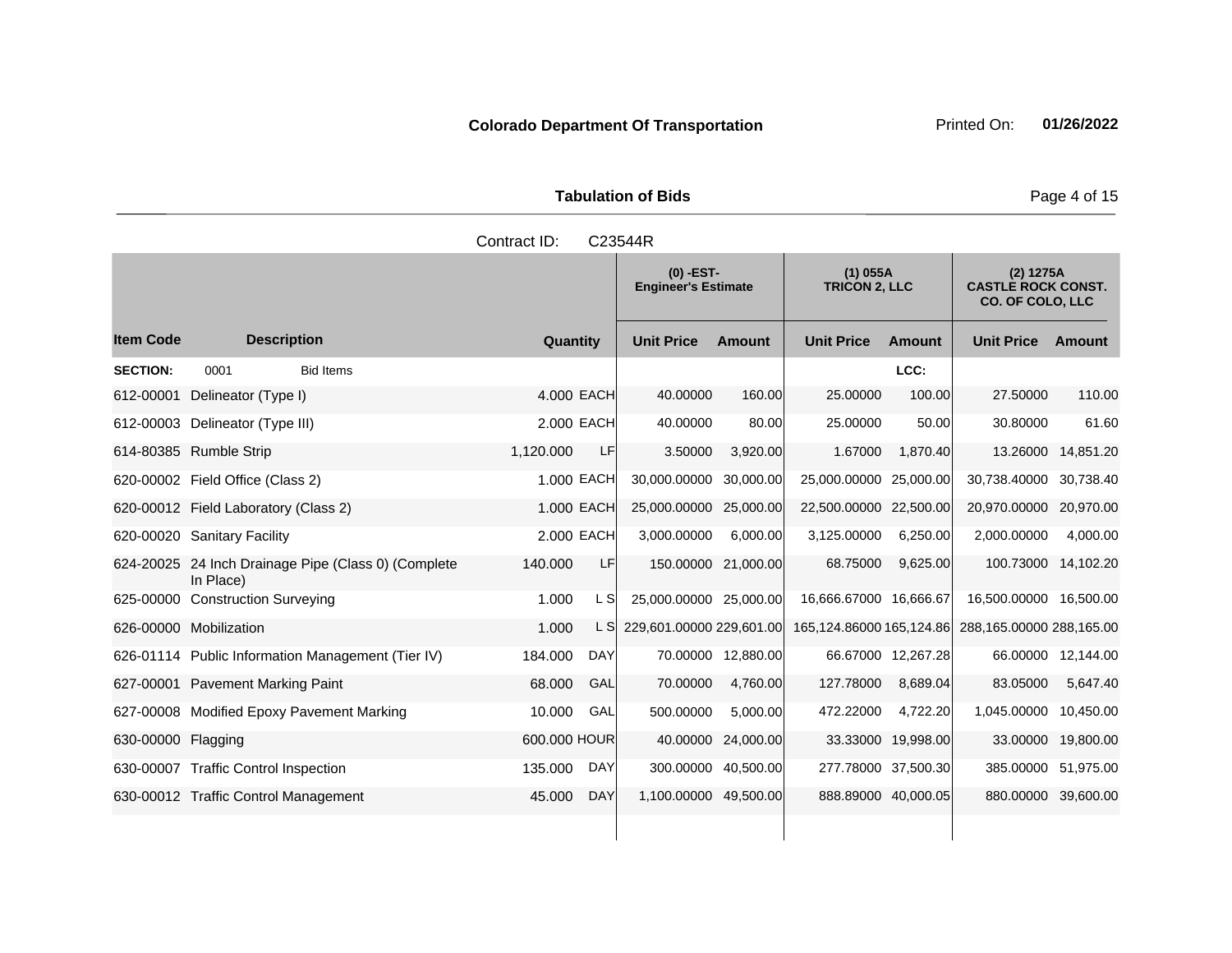Tabulation of Bids **Page 5 of 15** 

|                        |                                         |                                                    | Contract ID: |            | C23544R                                   |                |                                    |                    |                                                                   |                |
|------------------------|-----------------------------------------|----------------------------------------------------|--------------|------------|-------------------------------------------|----------------|------------------------------------|--------------------|-------------------------------------------------------------------|----------------|
|                        |                                         |                                                    |              |            | $(0)$ -EST-<br><b>Engineer's Estimate</b> |                | $(1)$ 055A<br><b>TRICON 2, LLC</b> |                    | (2) 1275A<br><b>CASTLE ROCK CONST.</b><br><b>CO. OF COLO, LLC</b> |                |
| <b>Item Code</b>       | <b>Description</b>                      |                                                    | Quantity     |            | <b>Unit Price</b>                         | Amount         | <b>Unit Price</b>                  | <b>Amount</b>      | <b>Unit Price</b>                                                 | Amount         |
| <b>SECTION:</b>        | 0001                                    | <b>Bid Items</b>                                   |              |            |                                           |                |                                    | LCC:               |                                                                   |                |
| 630-80002              | Flashing Beacon (Solar)                 |                                                    |              | 8.000 EACH | 1,500.00000                               | 12,000.00      | 1,333.33000                        | 10,666.64          | 1,100.00000                                                       | 8,800.00       |
|                        |                                         | 630-80335 Barricade (Type 3 M-A) (Temporary)       |              | 4.000 EACH | 300.00000                                 | 1,200.00       | 111.11000                          | 444.44             | 165,00000                                                         | 660.00         |
|                        |                                         | 630-80341 Construction Traffic Sign (Panel Size A) | 34.000 EACH  |            | 80.00000                                  | 2,720.00       | 55.56000                           | 1,889.04           | 71.50000                                                          | 2,431.00       |
|                        |                                         | 630-80342 Construction Traffic Sign (Panel Size B) |              | 5.000 EACH | 100.00000                                 | 500.00         | 66.67000                           | 333.35             | 93.50000                                                          | 467.50         |
|                        | 630-80355 Portable Message Sign Panel   |                                                    | 2.000 EACH   |            | 10,000.00000                              | 20,000.00      | 11,111.11000 22,222.22             |                    | 8,250.00000                                                       | 16,500.00      |
| 630-80364              | (Steady Burn)                           | Drum Channelizing Device (With Light)              | 50.000 EACH  |            | 90.00000                                  | 4,500.00       | 55.56000                           | 2,778.00           | 71.50000                                                          | 3,575.00       |
| 630-80370              | Barrier (Temporary)                     |                                                    | 1,600.000    | LF         | 60.00000                                  | 96,000.00      |                                    | 37.50000 60,000.00 | 32.85000                                                          | 52,560.00      |
|                        | 630-80380 Traffic Cone (36")            |                                                    | 50.000 EACH  |            | 20.00000                                  | 1,000.00       | 1.11000                            | 55.50              | 16.50000                                                          | 825.00         |
|                        | 630-85010 Impact Attenuator (Temporary) |                                                    |              | 4.000 EACH | 10,000.00000                              | 40,000.00      | 8,444.44000 33,777.76              |                    | 8,250.00000 33,000.00                                             |                |
| <b>Section Totals:</b> |                                         |                                                    |              |            |                                           | \$2,100,000.00 |                                    | \$1,697,000.00     |                                                                   | \$1,705,746.68 |
|                        | <b>Contract Grand Totals</b>            |                                                    |              |            |                                           | \$2,100,000.00 |                                    | \$1,697,000.00     |                                                                   | \$1,705,746.68 |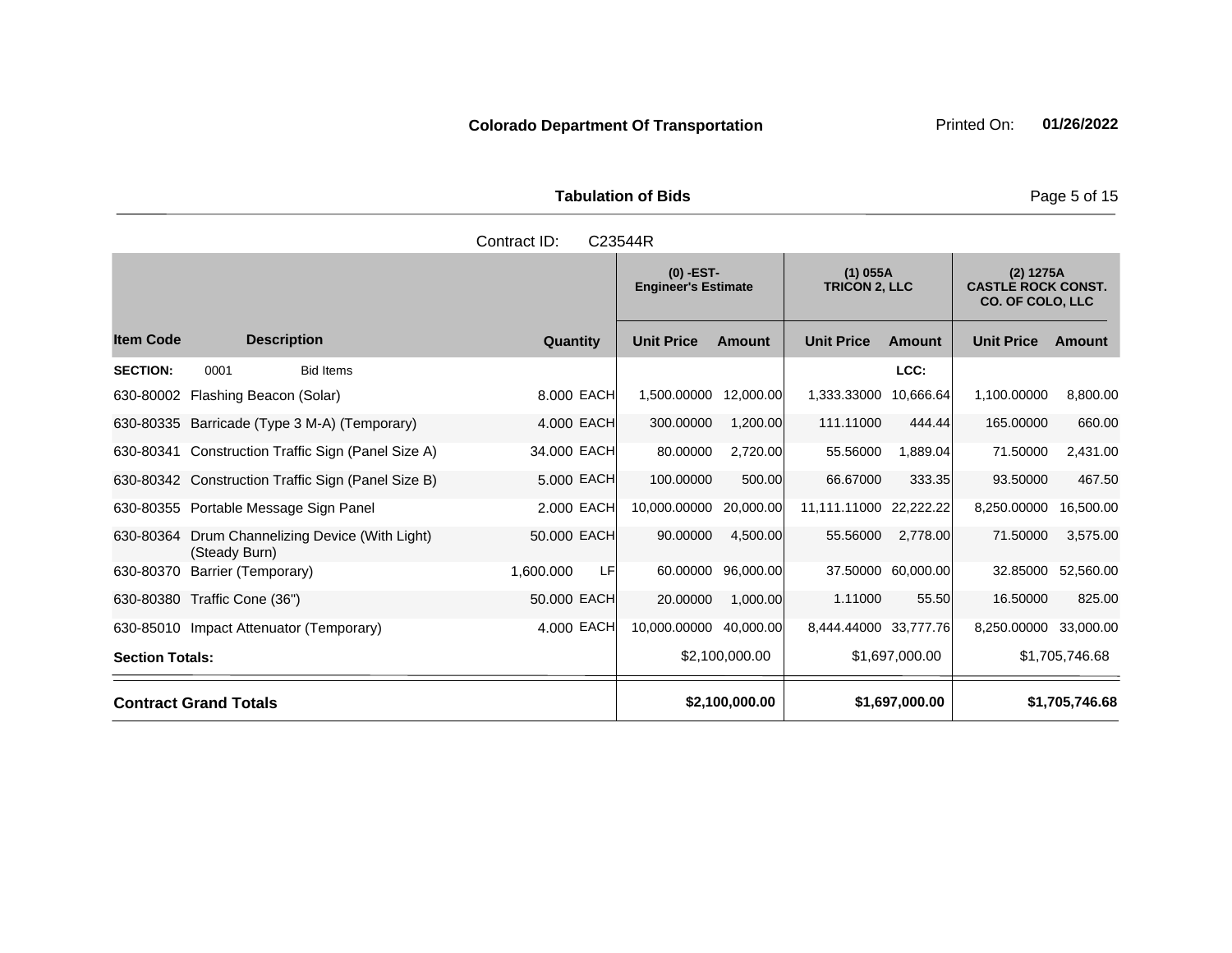**Tabulation of Bids** Page 6 of 15

|     |                     | Contract ID: | C23544R                                                  |               |                                                |               |                                                 |  |
|-----|---------------------|--------------|----------------------------------------------------------|---------------|------------------------------------------------|---------------|-------------------------------------------------|--|
|     |                     |              | (3) 1709<br>K.R. Swerdfeger<br><b>Construction, Inc.</b> |               | $(4)$ 903A<br><b>TLM CONSTRUCTORS,</b><br>INC. |               | (5) 727A<br><b>HABITA</b><br><b>CONSTRUCTIC</b> |  |
|     | <b>Description</b>  | Quantity     | <b>Unit Price</b>                                        | <b>Amount</b> | <b>Unit Price</b>                              | <b>Amount</b> | <b>Unit Price</b>                               |  |
| 001 | <b>Bid Items</b>    |              |                                                          |               |                                                | LCC:          |                                                 |  |
|     | noval of Delineator | 15.000 EACH  | 60.00000                                                 | 900.00        | 15,00000                                       | 225.00        | 9.96000                                         |  |
|     |                     |              |                                                          |               |                                                |               |                                                 |  |

|                 |                                                       |                        | K.R. Swerdfeger<br><b>Construction, Inc.</b> |                     | <b>TLM CONSTRUCTORS,</b><br>INC. |                     | <b>HABITAT</b><br><b>CONSTRUCTION, LLC</b> |                     |
|-----------------|-------------------------------------------------------|------------------------|----------------------------------------------|---------------------|----------------------------------|---------------------|--------------------------------------------|---------------------|
| ltem Code       | <b>Description</b>                                    | Quantity               | <b>Unit Price</b>                            | <b>Amount</b>       | <b>Unit Price</b>                | Amount              | <b>Unit Price</b>                          | Amount              |
| <b>SECTION:</b> | 0001<br><b>Bid Items</b>                              |                        |                                              |                     |                                  | LCC:                |                                            |                     |
|                 | 202-00090 Removal of Delineator                       | 15,000 EACH            | 60.00000                                     | 900.00              | 15,00000                         | 225.00              | 9.96000                                    | 149.40              |
|                 | 202-00220 Removal of Asphalt Mat                      | <b>SY</b><br>7,067.000 | 12.00000                                     | 84,804.00           |                                  | 12.00000 84,804.00  | 4.04000                                    | 28,550.68           |
|                 | 202-00250 Removal of Pavement Marking (Conflicts)     | SFI<br>2,200.000       | 4.00000                                      | 8,800.00            | 4.00000                          | 8,800.00            | 3.54000                                    | 7,788.00            |
|                 | 202-00400 Removal of Bridge                           | 1.000 EACH             | 20,000.00000                                 | 20,000.00           | 30,000.00000                     | 30,000.00           | 15,221.61000                               | 15,221.61           |
|                 | 202-01000 Removal of Fence                            | LF<br>1,420.000        | 5.00000                                      | 7,100.00            | 3.00000                          | 4,260.00            | 1.24000                                    | 1,760.80            |
|                 | 202-01130 Removal of Guardrail Type 3                 | LF<br>1,145.000        |                                              | 10.00000 11,450.00  |                                  | 10.00000 11.450.00  | 4.17000                                    | 4,774.65            |
|                 | 202-01300 Removal of End Anchorage                    | 5.000 EACH             | 400.00000                                    | 2,000.00            | 400.00000                        | 2,000.00            | 318.09000                                  | 1,590.45            |
|                 | 203-00010 Unclassified Excavation (Complete In Place) | CY<br>5,029.000        |                                              | 11.00000 55,319.00  |                                  | 12.00000 60,348.00  | 12.74000                                   | 64,069.46           |
|                 | 203-00060 Embankment Material (Complete In Place)     | CY<br>6,726.000        |                                              | 26.00000 174,876.00 |                                  | 30.00000 201,780.00 |                                            | 50.46000 339,393.96 |
|                 | 206-00000 Structure Excavation                        | CY<br>170.000          | 8.00000                                      | 1,360.00            | 25.00000                         | 4,250.00            |                                            | 63.03000 10,715.10  |
|                 | 206-00200 Structure Backfill (Class 2)                | CY<br>145.000          | 23.00000                                     | 3,335.00            | 35.00000                         | 5,075.00            |                                            | 95.64000 13,867.80  |
|                 | 207-00700 Topsoil (Onsite)                            | CY<br>544.000          | 12.00000                                     | 6,528.00            | 15.00000                         | 8,160.00            |                                            | 24.31000 13,224.64  |

207-00703 Topsoil (Wetland) 17.000 CY 70.00000 1,190.00 75.00000 1,275.00 77.32000 1,314.44 207-00704 Subgrade Soil Preparation 12,100.000 SY 3.00000 36,300.00 2.00000 24,200.00 2.02000 24,442.00 208-00011 Erosion Bales (Weed Free) 20.000 EACH 25.00000 500.00 45.00000 900.00 23.60000 472.00 208-00013 Erosion Log Type 1 (20 Inch) 790.000 LF 8.00000 6,320.00 9.00000 7,110.00 7.91000 6,248.90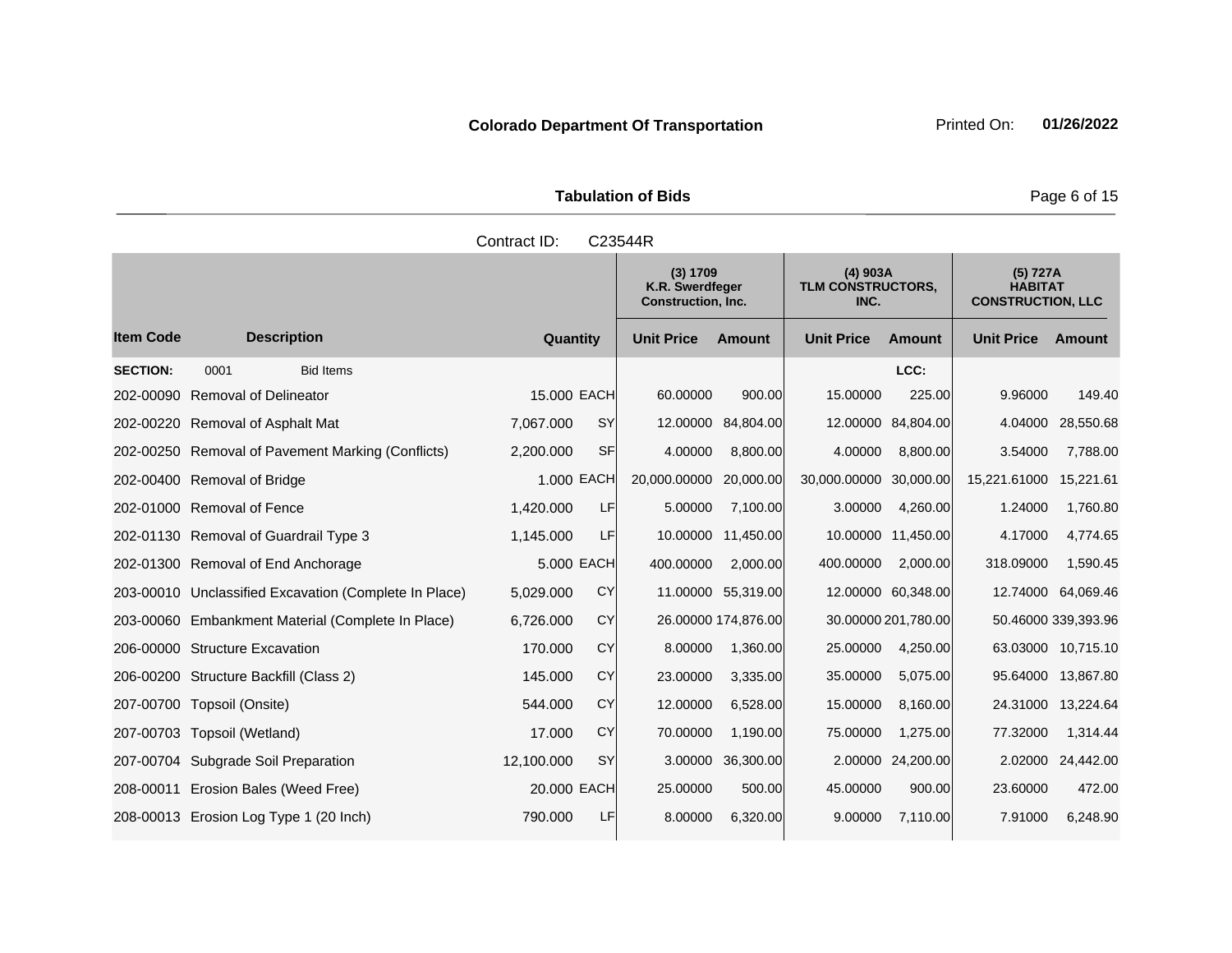**Tabulation of Bids** Page 7 of 15

|                  |                            |                                                    | Contract ID: |             | C23544R                                                  |               |                                         |               |                                                        |               |
|------------------|----------------------------|----------------------------------------------------|--------------|-------------|----------------------------------------------------------|---------------|-----------------------------------------|---------------|--------------------------------------------------------|---------------|
|                  |                            |                                                    |              |             | (3) 1709<br>K.R. Swerdfeger<br><b>Construction, Inc.</b> |               | $(4)$ 903A<br>TLM CONSTRUCTORS,<br>INC. |               | (5) 727A<br><b>HABITAT</b><br><b>CONSTRUCTION, LLC</b> |               |
| <b>Item Code</b> |                            | <b>Description</b>                                 |              | Quantity    | <b>Unit Price</b>                                        | <b>Amount</b> | <b>Unit Price</b>                       | <b>Amount</b> | <b>Unit Price</b>                                      | <b>Amount</b> |
| <b>SECTION:</b>  | 0001                       | <b>Bid Items</b>                                   |              |             |                                                          |               |                                         | LCC:          |                                                        |               |
| 208-00020        | Silt Fence                 |                                                    | 200.000      | <b>LF</b>   | 3.00000                                                  | 600.00        | 4.00000                                 | 800.00        | 1.59000                                                | 318.00        |
| 208-00046        | (Type 1)                   | <b>Pre-fabricated Concrete Washout Structure</b>   |              | 1.000 EACH  | 1,800.00000                                              | 1,800.00      | 4,000.00000                             | 4,000.00      | 3,058.46000                                            | 3,058.46      |
| 208-00075        |                            | Pre-fabricated Vehicle Tracking Pad                |              | 2.000 EACH  | 1,000.00000                                              | 2,000.00      | 5,000.00000                             | 10,000.00     | 9,007.19000                                            | 18,014.38     |
|                  |                            | 208-00103 Removal and Disposal of Sediment (Labor) |              | 20,000 HOUR | 225.00000                                                | 4,500.00      | 50.00000                                | 1,000.00      | 57.03000                                               | 1,140.60      |
| 208-00105        | (Equipment)                | Removal and Disposal of Sediment                   |              | 20.000 HOUR | 225,00000                                                | 4,500.00      | 130.00000                               | 2,600.00      | 83.49000                                               | 1,669.80      |
| 208-00106        |                            | Sweeping (Sediment Removal)                        |              | 20,000 HOUR | 240.00000                                                | 4,800.00      | 185.00000                               | 3,700.00      | 151.93000                                              | 3,038.60      |
|                  | 208-00107 Removal of Trash |                                                    |              | 10.000 HOUR | 240.00000                                                | 2,400.00      | 125.00000                               | 1,250.00      | 83.49000                                               | 834.90        |
| 208-00207        |                            | Erosion Control Management                         | 30.000       | <b>DAY</b>  | 400.00000                                                | 12,000.00     | 500.00000                               | 15,000.00     | 160.88000                                              | 4,826.40      |
| 212-00701        |                            | <b>Compost (Mechanically Applied)</b>              | 162.500      | CY          | 54.00000                                                 | 8,775.00      | 74.00000                                | 12,025.00     | 53.28000                                               | 8,658.00      |
| 212-00703 Humate |                            |                                                    | 375.000      | LB          | 2.00000                                                  | 750.00        | 0.50000                                 | 187.50        | 1.77000                                                | 663.75        |

212-00704 Mycorrhizae 20.000 LB 10.00000 200.00 11.00000 220.00 10.62000 212.40 212-00706 Seeding (Native) Drill 2.500 ACRE 1,100.00000 2,750.00 1,250.00000 3,125.00 1,051.38000 2,628.45 212-00711 Seeding (Wetland) Broadcast 0.100 ACRE 1,600.00000 160.00 14,000.00000 1,400.00 1,603.60000 160.36 213-00002 Mulching (Weed Free Hay) 3.900 ACRE 1,900.00000 7,410.00 1,000.00000 3,900.00 2,035.50000 7,938.45 213-00150 Bonded Fiber Matrix 1.000 ACRE 3,500.00000 3,500.00 5,150.00000 5,150.00 3,427.90000 3,427.90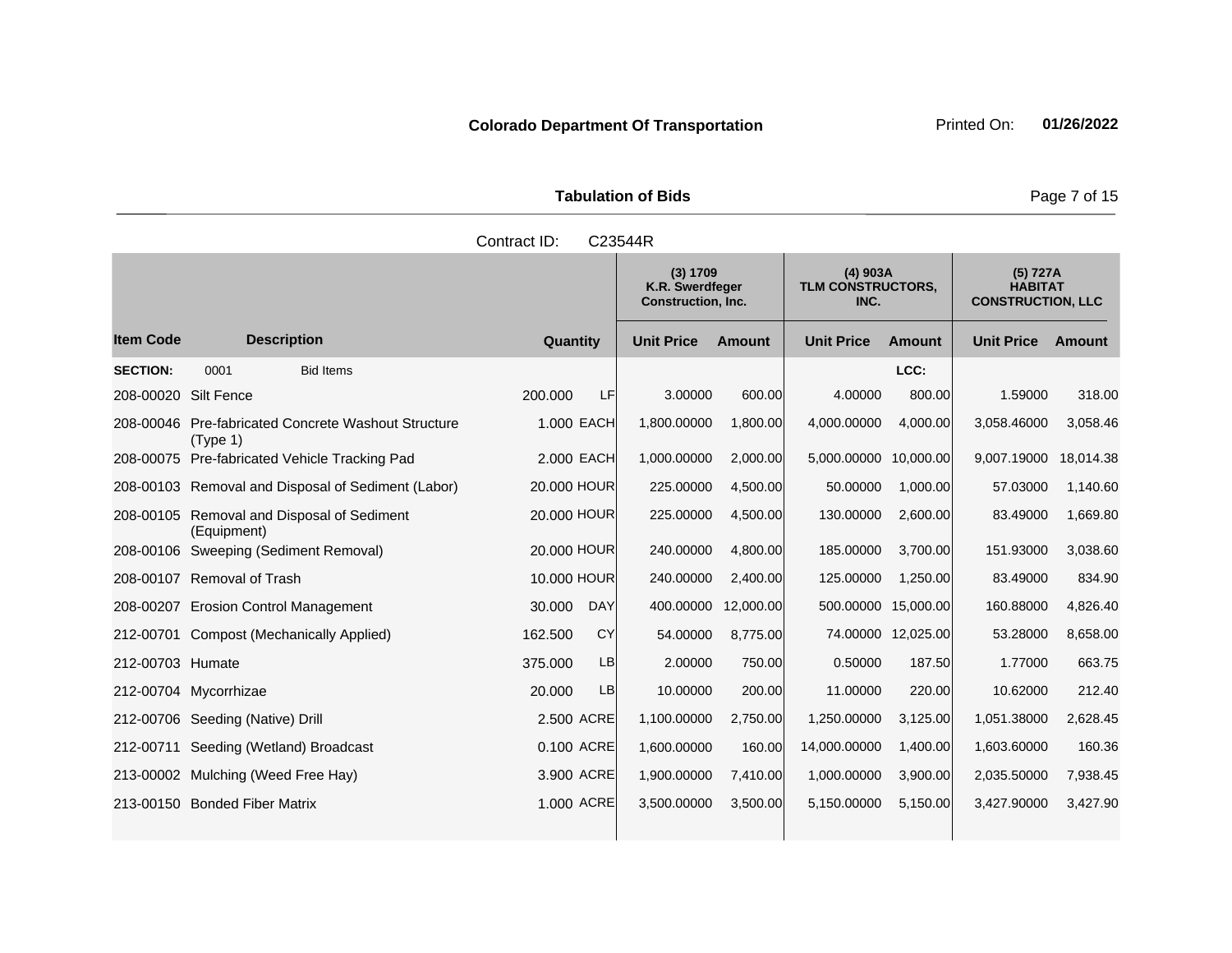|              | <b>Tabulation of Bids</b>                                |                                         | Page 8 of 15                                           |
|--------------|----------------------------------------------------------|-----------------------------------------|--------------------------------------------------------|
| Contract ID: | C <sub>23544</sub> R                                     |                                         |                                                        |
|              | (3) 1709<br>K.R. Swerdfeger<br><b>Construction, Inc.</b> | $(4)$ 903A<br>TLM CONSTRUCTORS,<br>INC. | (5) 727A<br><b>HABITAT</b><br><b>CONSTRUCTION, LLC</b> |

|                  |                                             |                                                       |            |            | (3) 1709<br>K.R. Swerdfeger<br><b>Construction, Inc.</b> |                      | $(4)$ 903A<br>TLM CONSTRUCTORS,<br>INC. |                      | (5) 727A<br><b>HABITAT</b><br><b>CONSTRUCTION, LLC</b> |                      |
|------------------|---------------------------------------------|-------------------------------------------------------|------------|------------|----------------------------------------------------------|----------------------|-----------------------------------------|----------------------|--------------------------------------------------------|----------------------|
| <b>Item Code</b> | <b>Description</b>                          |                                                       | Quantity   |            | <b>Unit Price</b>                                        | <b>Amount</b>        | <b>Unit Price</b>                       | <b>Amount</b>        | <b>Unit Price</b>                                      | Amount               |
| <b>SECTION:</b>  | 0001                                        | <b>Bid Items</b>                                      |            |            |                                                          |                      |                                         | LCC:                 |                                                        |                      |
| 304-06007        | Aggregate Base Course (Class 6)             |                                                       | 592.000    | <b>CY</b>  |                                                          | 62.00000 36,704.00   | 68.00000                                | 40,256.00            |                                                        | 86.94000 51,468.48   |
| 403-00720        |                                             | Hot Mix Asphalt (Patching) (Asphalt)                  | 55.000     | <b>TON</b> |                                                          | 480.00000 26,400.00  |                                         | 425.00000 23,375.00  |                                                        | 474.36000 26,089.80  |
| 403-34721        | 28)                                         | Hot Mix Asphalt (Grading SX) (75) (PG 58-             | 2,399.000  | <b>TON</b> |                                                          | 168.00000 403,032.00 |                                         | 150.00000 359,850.00 |                                                        | 160.48000 384,991.52 |
|                  | 411-10255 Emulsified Asphalt (Slow-Setting) |                                                       | 374.000    | GAL        | 7.00000                                                  | 2,618.00             | 7.00000                                 | 2,618.00             | 6.96000                                                | 2,603.04             |
|                  |                                             | 420-00102 Geotextile (Erosion Control) (Class 1)      | 145.000    | <b>SY</b>  | 10.00000                                                 | 1,450.00             | 6.00000                                 | 870.00               | 8.90000                                                | 1,290.50             |
|                  | 506-00206 Riprap (6 Inch)                   |                                                       | 51.000     | <b>CY</b>  | 156.00000                                                | 7,956.00             |                                         | 225.00000 11,475.00  | 167.77000                                              | 8,556.27             |
|                  | 515-00120 Waterproofing (Membrane)          |                                                       | 147.000    | <b>SY</b>  | 65.00000                                                 | 9,555.00             | 28.00000                                | 4,116.00             |                                                        | 94.40000 13,876.80   |
|                  | 601-03030 Concrete Class D (Box Culvert)    |                                                       | 132.500    | <b>CY</b>  | 1,200.00000 159,000.00                                   |                      | 1,200.00000 159,000.00                  |                      | 1,368.28000 181,297.10                                 |                      |
|                  | 602-00020 Reinforcing Steel (Epoxy Coated)  |                                                       | 26,600.000 | <b>LB</b>  |                                                          | 3.00000 79,800.00    |                                         | 2.00000 53,200.00    |                                                        | 3.19000 84,854.00    |
|                  | System)                                     | 606-00302 Guardrail Type 3 (31 Inch Midwest Guardrail | 800.000    | LF         |                                                          | 56.00000 44,800.00   |                                         | 64.00000 51,200.00   |                                                        | 55.17000 44,136.00   |
|                  | 606-02003 End Anchorage (Nonflared)         |                                                       | 5.000 EACH |            | 4,300.00000 21,500.00                                    |                      | 4,000.00000 20,000.00                   |                      | 4,133.54000 20,667.70                                  |                      |
|                  |                                             | 607-01000 Fence Barbed Wire with Metal Posts          | 1,420.000  | LF         | 7.00000                                                  | 9,940.00             | 5.00000                                 | 7,100.00             | 4.93000                                                | 7,000.60             |
|                  | 607-11525 Fence (Plastic)                   |                                                       | 210.000    | LF         | 3.00000                                                  | 630.00               | 4.00000                                 | 840.00               | 4.31000                                                | 905.10               |
|                  | 607-11580 Fence (Temporary)                 |                                                       | 1,450.000  | <b>LF</b>  | 12.00000                                                 | 17,400.00            | 6.00000                                 | 8,700.00             | 5.42000                                                | 7,859.00             |
| 612-00001        | Delineator (Type I)                         |                                                       | 4.000 EACH |            | 600.00000                                                | 2,400.00             | 30.00000                                | 120.00               | 20.51000                                               | 82.04                |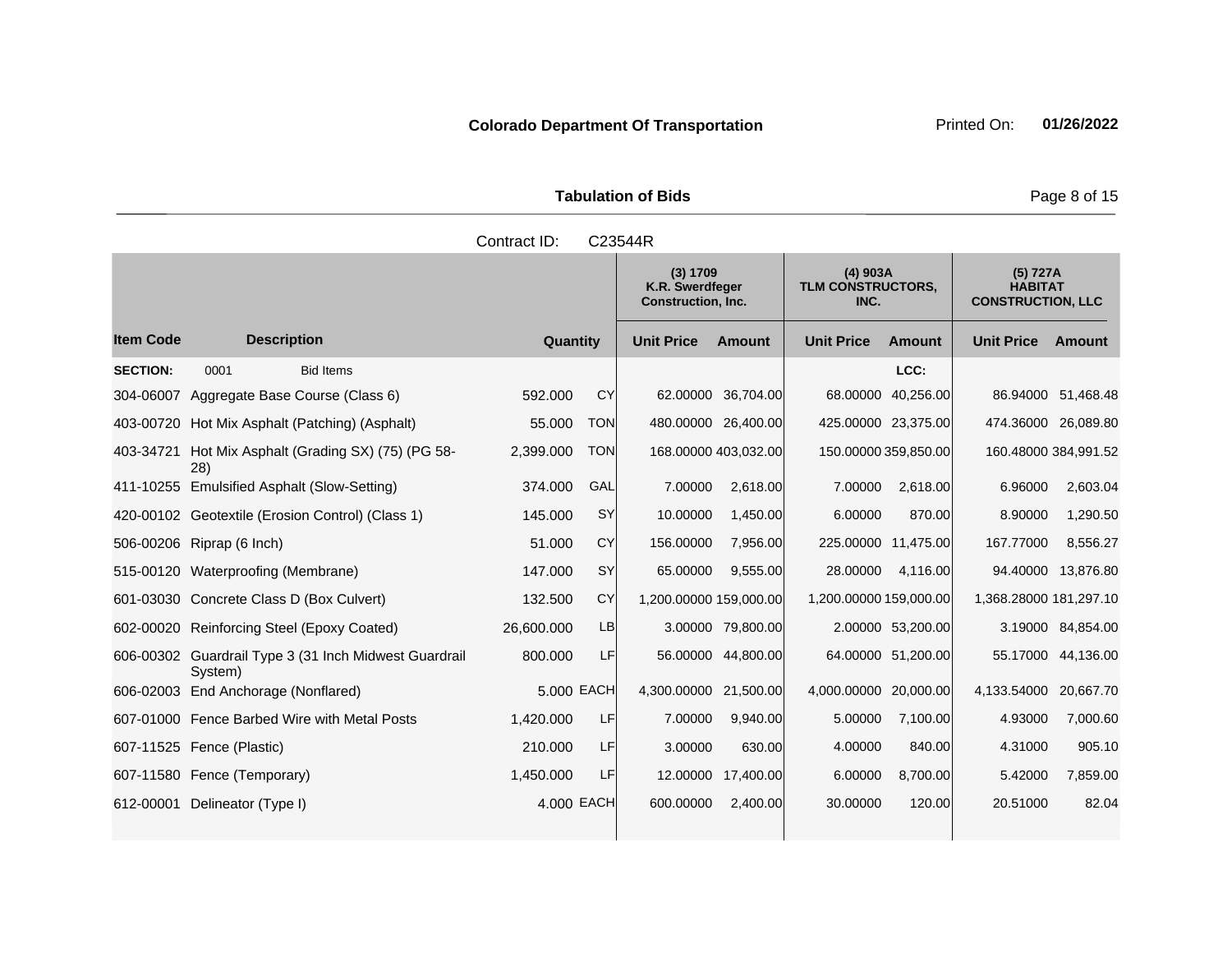Tabulation of Bids **Page 9 of 15** 

|                     |                    | Contract ID:   | C23544R                                           |               |                                                |          |                                                   |  |
|---------------------|--------------------|----------------|---------------------------------------------------|---------------|------------------------------------------------|----------|---------------------------------------------------|--|
|                     |                    |                | (3) 1709<br>K.R. Swerdfeger<br>Construction, Inc. |               | $(4)$ 903A<br><b>TLM CONSTRUCTORS,</b><br>INC. |          | (5) 727A<br><b>HABITAT</b><br><b>CONSTRUCTIOI</b> |  |
|                     | <b>Description</b> | Quantity       | <b>Unit Price</b>                                 | <b>Amount</b> | <b>Unit Price</b>                              | Amount   | Unit Price A                                      |  |
| 001                 | <b>Bid Items</b>   |                |                                                   |               |                                                | LCC:     |                                                   |  |
| lineator (Type III) |                    | 2,000 EACH     | 700.00000                                         | 1,400.00      | 35,00000                                       | 70.00    | 30.03000                                          |  |
| mhla Strin          |                    | E<br>1 120 000 | 3 UUUUU                                           | ୍ର 360 UU     | 3.00000                                        | 3.360.00 | 14 23000 1                                        |  |

|                    |                                      |                                                     |              |            | K.R. Swerdfeger<br><b>Construction, Inc.</b> |                    | TLM CONSTRUCTORS,<br>INC. |                    | <b>HABITAT</b><br><b>CONSTRUCTION, LLC</b> |                    |
|--------------------|--------------------------------------|-----------------------------------------------------|--------------|------------|----------------------------------------------|--------------------|---------------------------|--------------------|--------------------------------------------|--------------------|
| ltem Code          | <b>Description</b>                   |                                                     | Quantity     |            | <b>Unit Price</b>                            | <b>Amount</b>      | <b>Unit Price</b>         | Amount             | <b>Unit Price</b>                          | Amount             |
| <b>SECTION:</b>    | 0001                                 | <b>Bid Items</b>                                    |              |            |                                              |                    |                           | LCC:               |                                            |                    |
|                    | 612-00003 Delineator (Type III)      |                                                     |              | 2.000 EACH | 700.00000                                    | 1,400.00           | 35.00000                  | 70.00              | 30.03000                                   | 60.06              |
|                    | 614-80385 Rumble Strip               |                                                     | 1,120.000    | LF         | 3.00000                                      | 3,360.00           | 3.00000                   | 3,360.00           | 14.23000                                   | 15,937.60          |
|                    | 620-00002    Field Office (Class 2)  |                                                     |              | 1.000 EACH | 15,000.00000                                 | 15,000.00          | 27,000.00000 27,000.00    |                    | 14,737.46000                               | 14,737.46          |
|                    | 620-00012 Field Laboratory (Class 2) |                                                     |              | 1.000 EACH | 15,000.00000 15,000.00                       |                    | 27,000.00000 27,000.00    |                    | 14,737.46000                               | 14,737.46          |
|                    | 620-00020 Sanitary Facility          |                                                     |              | 2,000 EACH | 1,100.00000                                  | 2,200.00           | 2,500.00000               | 5,000.00           | 2,167.28000                                | 4,334.56           |
|                    | In Place)                            | 624-20025 24 Inch Drainage Pipe (Class 0) (Complete | 140.000      | LF         |                                              | 80.00000 11,200.00 | 140.00000 19,600.00       |                    | 65.44000                                   | 9,161.60           |
|                    | 625-00000 Construction Surveying     |                                                     | 1.000        | L SI       | 20,000.00000 20,000.00                       |                    | 22,000.00000 22,000.00    |                    | 17,700.00000                               | 17,700.00          |
|                    | 626-00000 Mobilization               |                                                     | 1.000        | L SI       | 100,000.00000 100,000.00                     |                    | 300,000.00000 300,000.00  |                    | 191,280.92000 191,280.92                   |                    |
|                    |                                      | 626-01114 Public Information Management (Tier IV)   | 184.000      | DAY        |                                              | 72.00000 13,248.00 |                           | 75.00000 13,800.00 |                                            | 80.44000 14,800.96 |
|                    | 627-00001 Pavement Marking Paint     |                                                     | 68.000       | GAL        | 140.00000                                    | 9,520.00           | 85.00000                  | 5,780.00           | 135.70000                                  | 9,227.60           |
|                    |                                      | 627-00008 Modified Epoxy Pavement Marking           | 10.000       | GAL        | 500.00000                                    | 5,000.00           | 1,000.00000 10,000.00     |                    | 501.50000                                  | 5,015.00           |
| 630-00000 Flagging |                                      |                                                     | 600.000 HOUR |            |                                              | 40.00000 24,000.00 |                           | 34.00000 20,400.00 | 36.58000                                   | 21,948.00          |
|                    | 630-00007 Traffic Control Inspection |                                                     | 135.000      | <b>DAY</b> | 550.00000                                    | 74,250.00          | 375.00000 50,625.00       |                    | 531.00000                                  | 71,685.00          |
|                    | 630-00012 Traffic Control Management |                                                     | 45.000       | <b>DAY</b> | 1,400.00000                                  | 63,000.00          | 900.00000 40,500.00       |                    | 1,357.00000                                | 61,065.00          |
|                    | 630-80002 Flashing Beacon (Solar)    |                                                     |              | 8,000 EACH | 1,000.00000                                  | 8,000.00           | 1,200.00000               | 9,600.00           | 1,003.00000                                | 8,024.00           |
|                    |                                      |                                                     |              |            |                                              |                    |                           |                    |                                            |                    |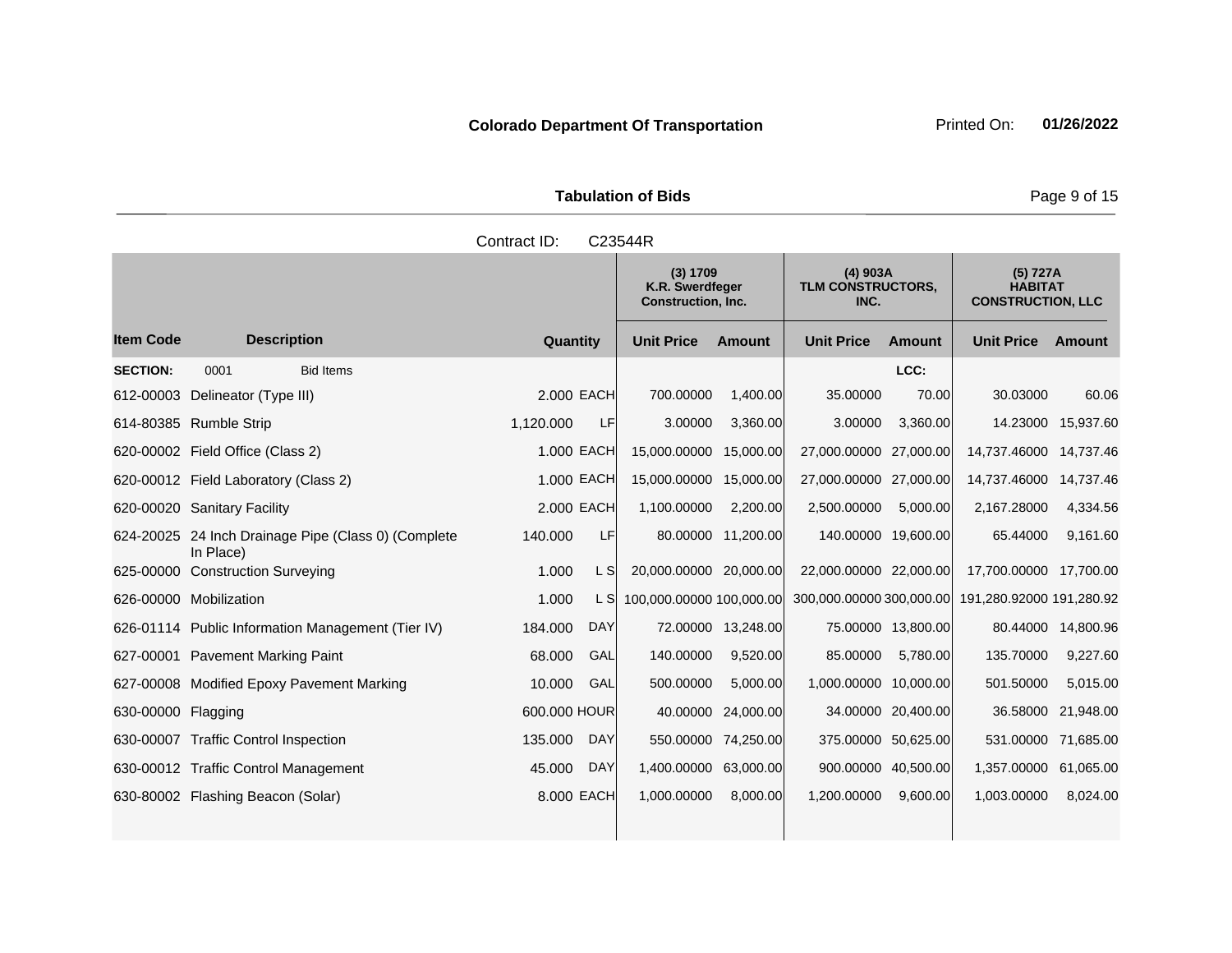Tabulation of Bids **Page 10 of 15** 

|                        |                                                        | Contract ID:     | C23544R                                                  |                    |                                                |                    |                                                        |                |
|------------------------|--------------------------------------------------------|------------------|----------------------------------------------------------|--------------------|------------------------------------------------|--------------------|--------------------------------------------------------|----------------|
|                        |                                                        |                  | (3) 1709<br>K.R. Swerdfeger<br><b>Construction, Inc.</b> |                    | $(4)$ 903A<br><b>TLM CONSTRUCTORS,</b><br>INC. |                    | (5) 727A<br><b>HABITAT</b><br><b>CONSTRUCTION, LLC</b> |                |
| <b>Item Code</b>       | <b>Description</b>                                     | Quantity         | <b>Unit Price</b>                                        | <b>Amount</b>      | <b>Unit Price</b>                              | Amount             | <b>Unit Price</b>                                      | <b>Amount</b>  |
| <b>SECTION:</b>        | 0001<br><b>Bid Items</b>                               |                  |                                                          |                    |                                                | LCC:               |                                                        |                |
|                        | 630-80335 Barricade (Type 3 M-A) (Temporary)           | 4.000 EACH       | 360,00000                                                | 1,440.00           | 175,00000                                      | 700.00             | 354.00000                                              | 1,416.00       |
|                        | 630-80341 Construction Traffic Sign (Panel Size A)     | 34.000 EACH      | 42.00000                                                 | 1,428.00           | 75.00000                                       | 2,550.00           | 41.30000                                               | 1,404.20       |
|                        | 630-80342 Construction Traffic Sign (Panel Size B)     | 5.000 EACH       | 48.00000                                                 | 240.00             | 95.00000                                       | 475.00             | 47.20000                                               | 236.00         |
|                        | 630-80355 Portable Message Sign Panel                  | 2.000 EACH       | 8,000.00000                                              | 16,000.00          | 8,750.00000                                    | 17,500.00          | 7,670.00000                                            | 15,340.00      |
| 630-80364              | Drum Channelizing Device (With Light)<br>(Steady Burn) | 50.000 EACH      | 80.00000                                                 | 4,000.00           | 75.00000                                       | 3,750.00           | 76.70000                                               | 3,835.00       |
| 630-80370              | Barrier (Temporary)                                    | LF.<br>1,600.000 |                                                          | 55.00000 88,000.00 |                                                | 35.00000 56,000.00 | 35.12000                                               | 56,192.00      |
|                        | 630-80380 Traffic Cone (36")                           | 50.000 EACH      | 18.00000                                                 | 900.00             | 17.00000                                       | 850.00             | 17.70000                                               | 885.00         |
|                        | 630-85010 Impact Attenuator (Temporary)                | 4.000 EACH       | 5,400.00000 21,600.00                                    |                    | 10,000.00000 40,000.00                         |                    | 5,310.00000 21,240.00                                  |                |
| <b>Section Totals:</b> |                                                        |                  |                                                          | \$1,798,898.00     |                                                | \$1,938,274.50     |                                                        | \$1,986,115.71 |
|                        | <b>Contract Grand Totals</b>                           |                  |                                                          | \$1,798,898.00     |                                                | \$1,938,274.50     |                                                        | \$1,986,115.71 |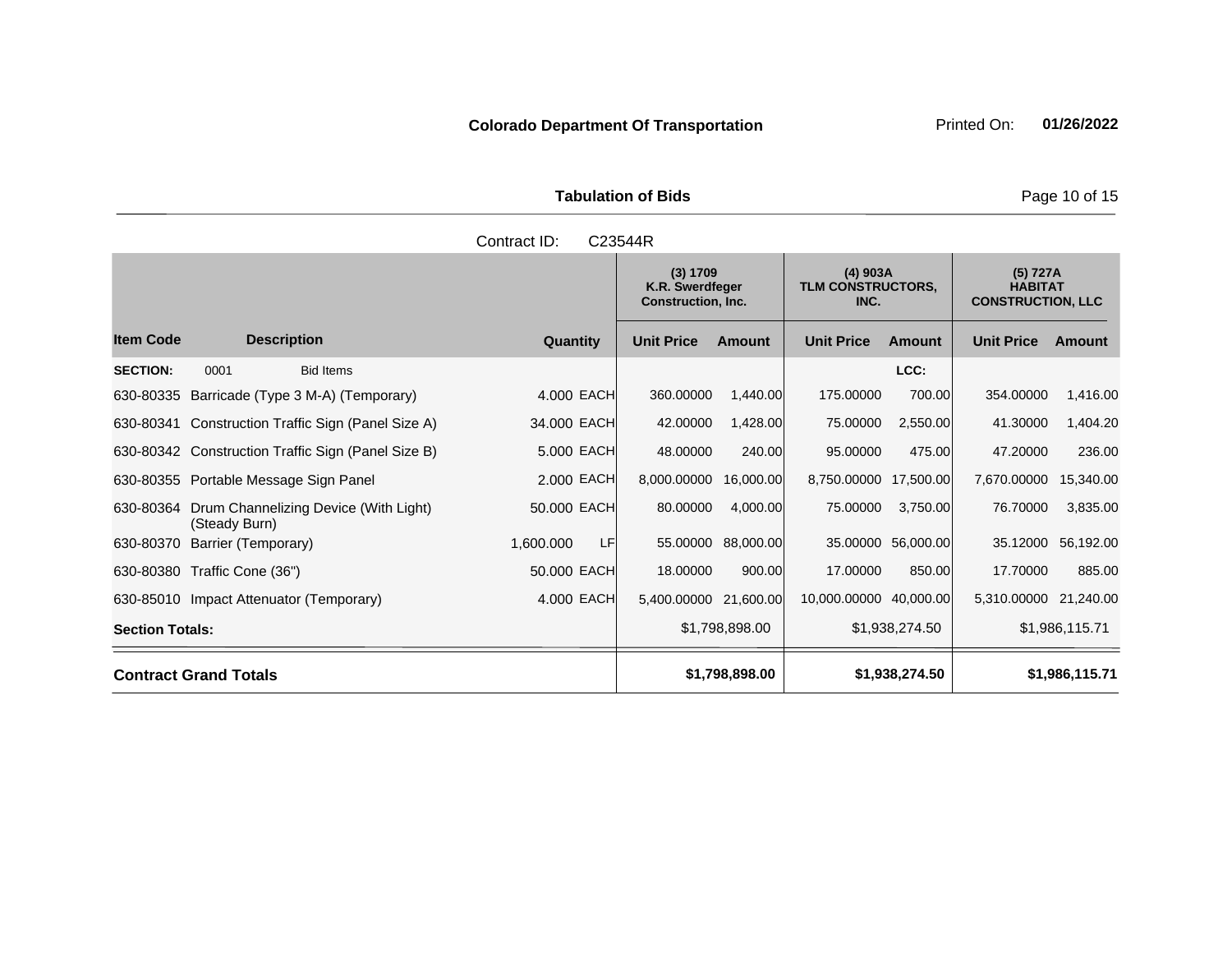Tabulation of Bids **Page 11 of 15** 

|                  |                                                       | Contract ID: |            | C23544R                                                         |                     |                           |                     |                                                |                     |
|------------------|-------------------------------------------------------|--------------|------------|-----------------------------------------------------------------|---------------------|---------------------------|---------------------|------------------------------------------------|---------------------|
|                  |                                                       |              |            | (6) 1816<br><b>Myers &amp; Sons</b><br><b>Construction, LLC</b> |                     | $(7)$ 2103<br>Siete, Inc. |                     | (8) 005A<br>A and S<br><b>CONSTRUCTION CO.</b> |                     |
| <b>Item Code</b> | <b>Description</b>                                    | Quantity     |            | <b>Unit Price</b>                                               | <b>Amount</b>       | <b>Unit Price</b>         | Amount              | <b>Unit Price</b>                              | <b>Amount</b>       |
| <b>SECTION:</b>  | 0001<br><b>Bid Items</b>                              |              |            |                                                                 |                     |                           | LCC:                |                                                |                     |
| 202-00090        | <b>Removal of Delineator</b>                          | 15.000 EACH  |            | 52.00000                                                        | 780.00              | 15.00000                  | 225.00              | 9.00000                                        | 135.00              |
|                  | 202-00220 Removal of Asphalt Mat                      | 7,067.000    | <b>SY</b>  | 7.65000                                                         | 54,062.55           |                           | 5.00000 35,335.00   | 9.00000                                        | 63,603.00           |
|                  | 202-00250 Removal of Pavement Marking (Conflicts)     | 2,200.000    | SFI        | 3.00000                                                         | 6,600.00            |                           | 5.00000 11,000.00   | 4.00000                                        | 8,800.00            |
|                  | 202-00400 Removal of Bridge                           |              | 1.000 EACH | 37,000.00000                                                    | 37,000.00           | 100,000.00000 100,000.00  |                     | 34,000.00000                                   | 34,000.00           |
|                  | 202-01000 Removal of Fence                            | 1,420.000    | LF         | 2.70000                                                         | 3,834.00            |                           | 10.00000 14,200.00  | 3.00000                                        | 4,260.00            |
|                  | 202-01130 Removal of Guardrail Type 3                 | 1,145.000    | LF         | 5.00000                                                         | 5,725.00            |                           | 15.00000 17,175.00  | 7.00000                                        | 8,015.00            |
|                  | 202-01300 Removal of End Anchorage                    |              | 5.000 EACH | 225.00000                                                       | 1.125.00            | 750.00000                 | 3,750.00            | 400.00000                                      | 2,000.00            |
|                  | 203-00010 Unclassified Excavation (Complete In Place) | 5,029.000    | CY         |                                                                 | 23.10000 116,169.90 |                           | 11.00000 55,319.00  |                                                | 20.00000 100,580.00 |
|                  | 203-00060 Embankment Material (Complete In Place)     | 6,726.000    | CY         |                                                                 | 49.25000 331,255.50 |                           | 50.00000 336,300.00 |                                                | 30.00000 201,780.00 |
| 206-00000        | <b>Structure Excavation</b>                           | 170.000      | <b>CY</b>  |                                                                 | 70.00000 11,900.00  | 100.00000 17,000.00       |                     | 35.00000                                       | 5,950.00            |
|                  | 206-00200 Structure Backfill (Class 2)                | 145.000      | CY         |                                                                 | 226.00000 32,770.00 | 105.00000 15,225.00       |                     | 60.00000                                       | 8,700.00            |
|                  | 207-00700 Topsoil (Onsite)                            | 544.000      | CY         | 12.65000                                                        | 6,881.60            | 15.00000                  | 8,160.00            | 16.00000                                       | 8,704.00            |
|                  | 207-00703 Topsoil (Wetland)                           | 17.000       | CY         | 264.00000                                                       | 4,488.00            | 100.00000                 | 1,700.00            | 120.00000                                      | 2,040.00            |
|                  | 207-00704 Subgrade Soil Preparation                   | 12,100.000   | <b>SY</b>  | 0.80000                                                         | 9,680.00            | 0.50000                   | 6,050.00            | 3.00000                                        | 36,300.00           |
|                  | 208-00011 Erosion Bales (Weed Free)                   | 20,000 EACH  |            | 41.60000                                                        | 832.00              | 50.00000                  | 1,000.00            | 30.00000                                       | 600.00              |
|                  | 208-00013 Erosion Log Type 1 (20 Inch)                | 790.000      | LF         | 6.65000                                                         | 5,253.50            | 10.00000                  | 7,900.00            | 11.00000                                       | 8,690.00            |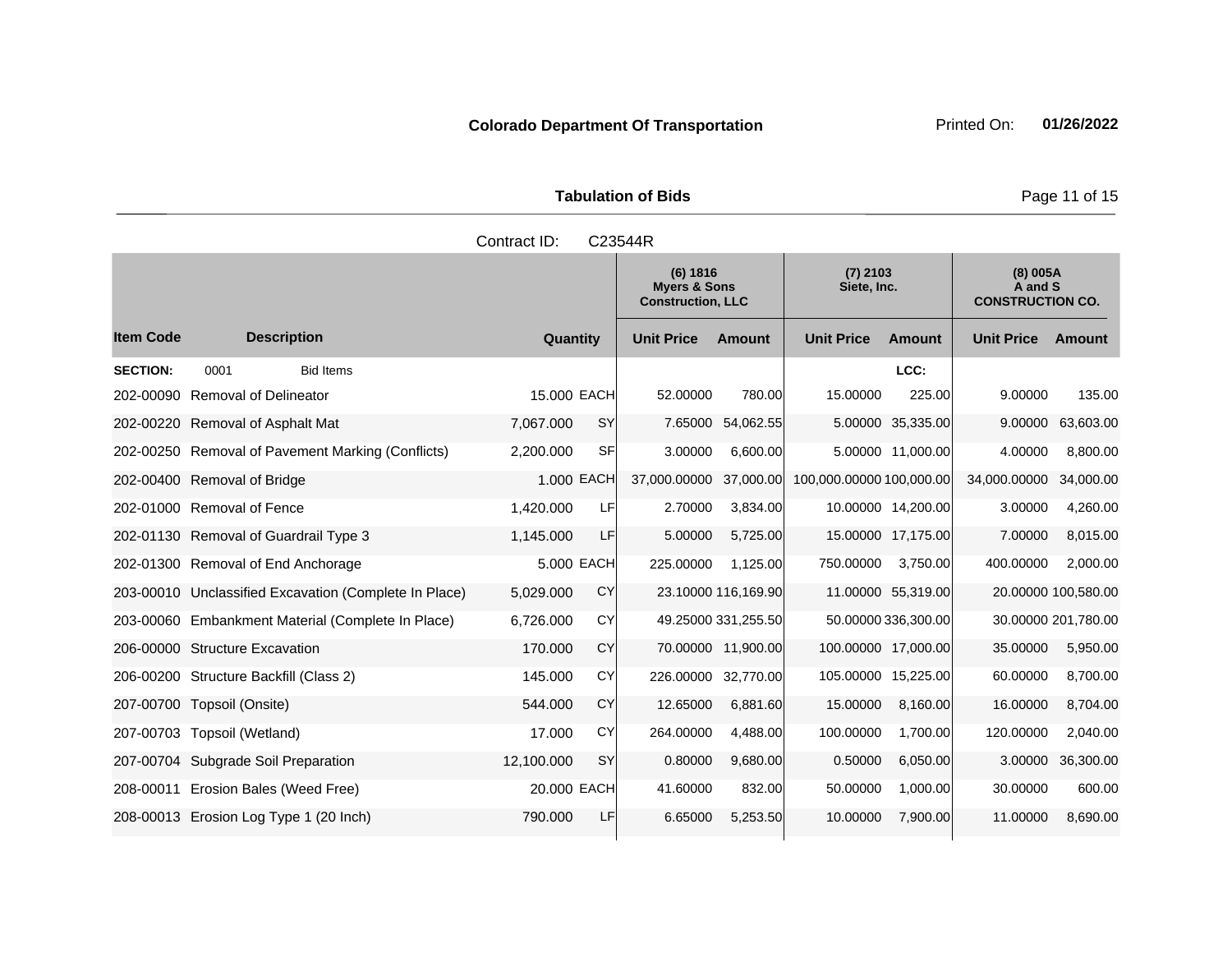Tabulation of Bids **Page 12 of 15** 

|                      |                                                              | Contract ID:         | C23544R                                                         |                    |                           |                    |                                                |           |
|----------------------|--------------------------------------------------------------|----------------------|-----------------------------------------------------------------|--------------------|---------------------------|--------------------|------------------------------------------------|-----------|
|                      |                                                              |                      | (6) 1816<br><b>Myers &amp; Sons</b><br><b>Construction, LLC</b> |                    | $(7)$ 2103<br>Siete, Inc. |                    | (8) 005A<br>A and S<br><b>CONSTRUCTION CO.</b> |           |
| <b>Item Code</b>     | <b>Description</b>                                           | Quantity             | <b>Unit Price</b>                                               | <b>Amount</b>      | <b>Unit Price</b>         | <b>Amount</b>      | <b>Unit Price</b>                              | Amount    |
| <b>SECTION:</b>      | 0001<br><b>Bid Items</b>                                     |                      |                                                                 |                    |                           | LCC:               |                                                |           |
| 208-00020 Silt Fence |                                                              | 200.000<br>LFI       | 3.00000                                                         | 600.00             | 10.00000                  | 2,000.00           | 3.00000                                        | 600.00    |
| 208-00046            | <b>Pre-fabricated Concrete Washout Structure</b><br>(Type 1) | 1.000 EACH           | 2,060.00000                                                     | 2,060.00           | 3,500.00000               | 3,500.00           | 900.00000                                      | 900.00    |
|                      | 208-00075 Pre-fabricated Vehicle Tracking Pad                | 2.000 EACH           | 2,000.00000                                                     | 4,000.00           | 3,500.00000               | 7,000.00           | 800.00000                                      | 1,600.00  |
|                      | 208-00103 Removal and Disposal of Sediment (Labor)           | 20.000 HOUR          | 65.00000                                                        | 1,300.00           | 53.00000                  | 1,060.00           | 70.00000                                       | 1,400.00  |
|                      | 208-00105 Removal and Disposal of Sediment<br>(Equipment)    | 20.000 HOUR          | 70.00000                                                        | 1,400.00           | 100.00000                 | 2,000.00           | 130.00000                                      | 2,600.00  |
|                      | 208-00106 Sweeping (Sediment Removal)                        | 20.000 HOUR          | 270.00000                                                       | 5,400.00           | 100.00000                 | 2,000.00           | 200.00000                                      | 4,000.00  |
|                      | 208-00107 Removal of Trash                                   | 10,000 HOUR          | 100.00000                                                       | 1,000.00           | 100.00000                 | 1,000.00           | 100.00000                                      | 1,000.00  |
|                      | 208-00207 Erosion Control Management                         | 30.000<br><b>DAY</b> | 450.00000                                                       | 13,500.00          | 50.00000                  | 1,500.00           | 400.00000                                      | 12,000.00 |
| 212-00701            | <b>Compost (Mechanically Applied)</b>                        | CY<br>162,500        |                                                                 | 67.30000 10,936.25 |                           | 70.00000 11,375.00 | 80.00000                                       | 13,000.00 |
| 212-00703 Humate     |                                                              | LB<br>375.000        | 2.06000                                                         | 772.50             | 1.00000                   | 375.00             | 1.00000                                        | 375.00    |
|                      | 212-00704 Mycorrhizae                                        | 20.000<br>LB         | 40.75000                                                        | 815.00             | 15.00000                  | 300.00             | 14.00000                                       | 280.00    |
|                      | 212-00706 Seeding (Native) Drill                             | 2.500 ACRE           | 1,467.95000                                                     | 3,669.88           | 1,100.00000               | 2,750.00           | 1,100.00000                                    | 2,750.00  |
| 212-00711            | Seeding (Wetland) Broadcast                                  | 0.100 ACRE           | 10,140.10000                                                    | 1,014.01           | 13,000.00000              | 1,300.00           | 18,000.00000                                   | 1,800.00  |
|                      | 213-00002 Mulching (Weed Free Hay)                           | 3.900 ACRE           | 1,567.59000                                                     | 6,113.60           | 800.00000                 | 3,120.00           | 2,600.00000                                    | 10,140.00 |
|                      | 213-00150 Bonded Fiber Matrix                                | 1.000 ACRE           | 4,081.46000                                                     | 4,081.46           | 4,500.00000               | 4,500.00           | 4,000.00000                                    | 4,000.00  |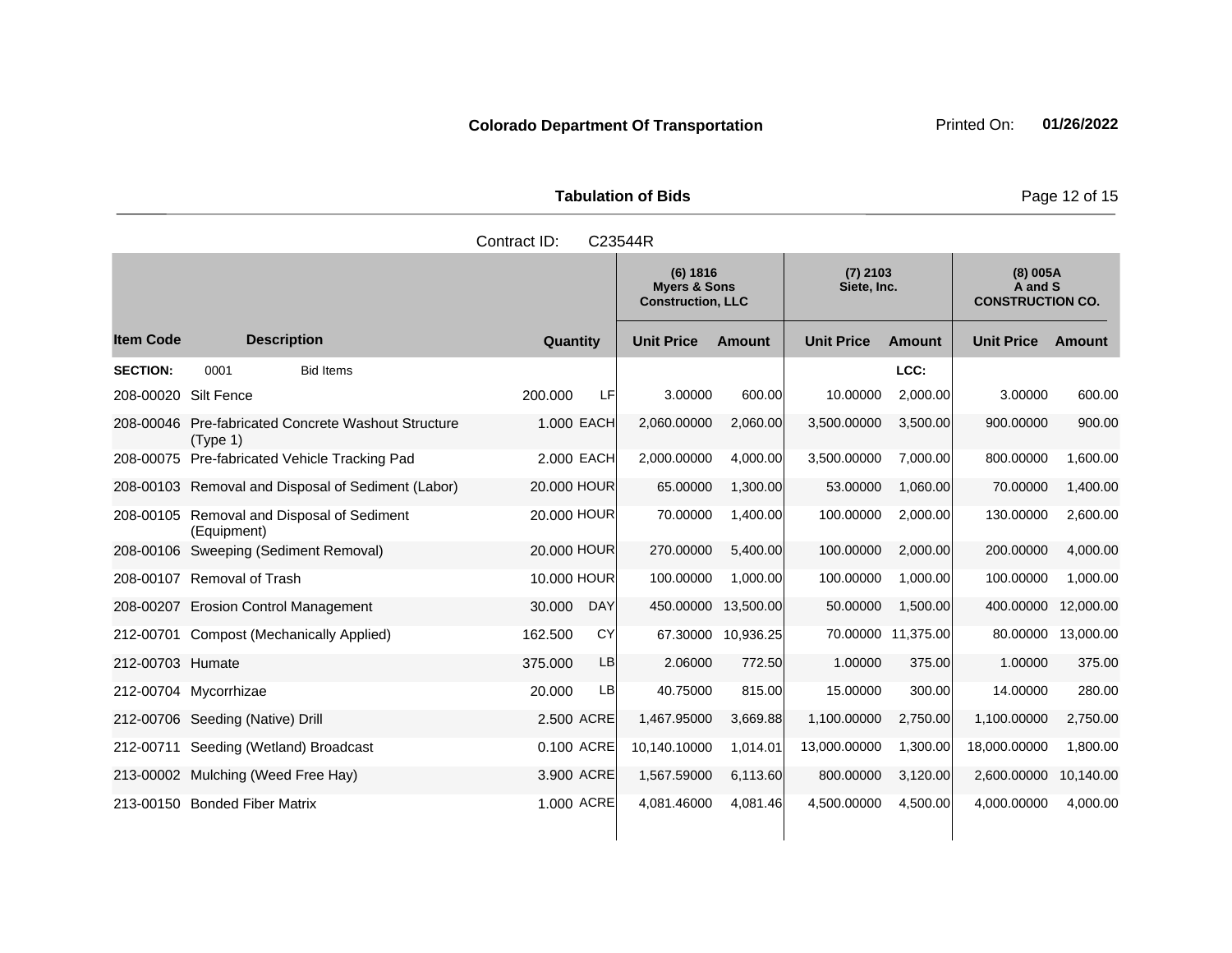Tabulation of Bids **Page 13 of 15** 

|                  |                                              |                                                       | Contract ID: |            | C23544R                                                         |                      |                           |                    |                                                |                     |
|------------------|----------------------------------------------|-------------------------------------------------------|--------------|------------|-----------------------------------------------------------------|----------------------|---------------------------|--------------------|------------------------------------------------|---------------------|
|                  |                                              |                                                       |              |            | (6) 1816<br><b>Myers &amp; Sons</b><br><b>Construction, LLC</b> |                      | $(7)$ 2103<br>Siete, Inc. |                    | (8) 005A<br>A and S<br><b>CONSTRUCTION CO.</b> |                     |
| <b>Item Code</b> | <b>Description</b>                           |                                                       | Quantity     |            | <b>Unit Price</b>                                               | <b>Amount</b>        | <b>Unit Price</b>         | Amount             | <b>Unit Price</b>                              | Amount              |
| <b>SECTION:</b>  | 0001                                         | <b>Bid Items</b>                                      |              |            |                                                                 |                      |                           | LCC:               |                                                |                     |
| 304-06007        | Aggregate Base Course (Class 6)              |                                                       | 592,000      | CY         |                                                                 | 167.35000 99,071.20  | 80.00000                  | 47,360.00          | 95.00000                                       | 56,240.00           |
| 403-00720        | Hot Mix Asphalt (Patching) (Asphalt)         |                                                       | 55.000       | <b>TON</b> |                                                                 | 402.00000 22,110.00  | 165.00000                 | 9,075.00           | 300.00000 16,500.00                            |                     |
| 403-34721        | 28)                                          | Hot Mix Asphalt (Grading SX) (75) (PG 58-             | 2,399.000    | <b>TON</b> |                                                                 | 138.00000 331,062.00 | 125.00000 299,875.00      |                    |                                                | 90.00000 215,910.00 |
|                  | 411-10255 Emulsified Asphalt (Slow-Setting)  |                                                       | 374.000      | GAL        | 5.90000                                                         | 2,206.60             | 6.00000                   | 2,244.00           | 20.00000                                       | 7,480.00            |
|                  |                                              | 420-00102 Geotextile (Erosion Control) (Class 1)      | 145.000      | <b>SY</b>  | 23.50000                                                        | 3,407.50             | 15.00000                  | 2,175.00           | 8.00000                                        | 1,160.00            |
|                  | 506-00206 Riprap (6 Inch)                    |                                                       | 51.000       | CY         | 300.00000                                                       | 15,300.00            | 300.00000 15,300.00       |                    | 220.00000                                      | 11,220.00           |
| 515-00120        | Waterproofing (Membrane)                     |                                                       | 147.000      | <b>SY</b>  | 28.15000                                                        | 4,138.05             | 50.00000                  | 7,350.00           | 30.00000                                       | 4,410.00            |
|                  | 601-03030 Concrete Class D (Box Culvert)     |                                                       | 132,500      | CY         | 2,656.00000 351,920.00                                          |                      | 2,000.00000 265,000.00    |                    | 1,300.00000 172,250.00                         |                     |
| 602-00020        | Reinforcing Steel (Epoxy Coated)             |                                                       | 26,600.000   | LB         |                                                                 | 2.60000 69,160.00    |                           | 2.25000 59,850.00  | 3.00000                                        | 79,800.00           |
|                  | System)                                      | 606-00302 Guardrail Type 3 (31 Inch Midwest Guardrail | 800.000      | LFI        | 42.00000                                                        | 33,600.00            |                           | 47.00000 37,600.00 | 52.00000                                       | 41,600.00           |
| 606-02003        | End Anchorage (Nonflared)                    |                                                       | 5,000 EACH   |            | 3,100.00000                                                     | 15,500.00            | 3,600.00000 18,000.00     |                    | 6,400.00000                                    | 32,000.00           |
|                  | 607-01000 Fence Barbed Wire with Metal Posts |                                                       | 1.420.000    | LF         | 4.21000                                                         | 5,978.20             |                           | 10.00000 14,200.00 | 6.00000                                        | 8,520.00            |
|                  | 607-11525 Fence (Plastic)                    |                                                       | 210.000      | LF         | 7.00000                                                         | 1,470.00             | 5.00000                   | 1,050.00           | 3.00000                                        | 630.00              |
|                  | 607-11580 Fence (Temporary)                  |                                                       | 1,450.000    | LFI        | 4.22000                                                         | 6,119.00             |                           | 15.00000 21,750.00 | 5.00000                                        | 7,250.00            |
| 612-00001        | Delineator (Type I)                          |                                                       | 4.000 EACH   |            | 234.00000                                                       | 936.00               | 30.00000                  | 120.00             | 30.00000                                       | 120.00              |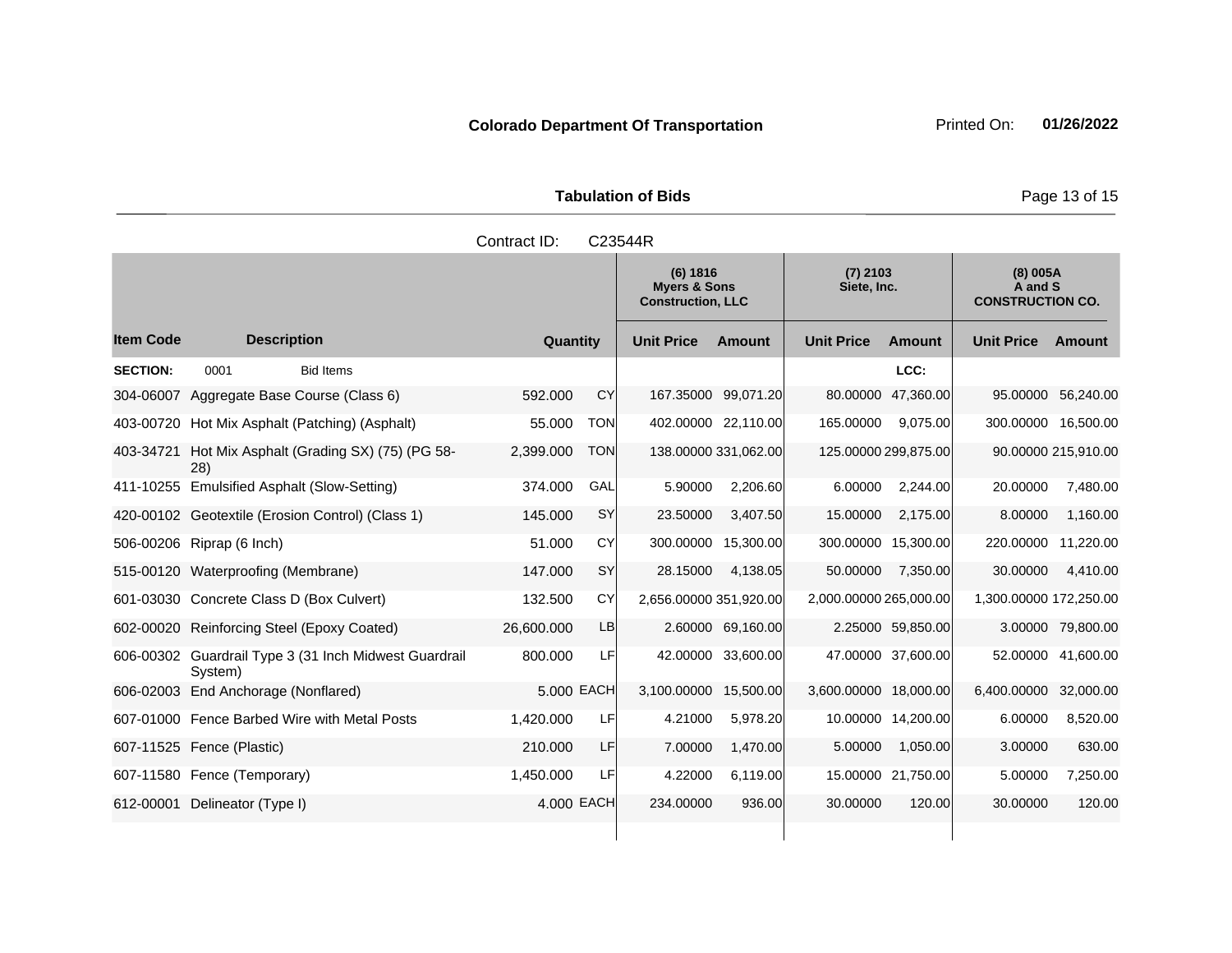Tabulation of Bids **Page 14 of 15** 

|                    |                                                                  | Contract ID: |            | C23544R                                                         |                    |                           |                    |                                                |           |
|--------------------|------------------------------------------------------------------|--------------|------------|-----------------------------------------------------------------|--------------------|---------------------------|--------------------|------------------------------------------------|-----------|
|                    |                                                                  |              |            | (6) 1816<br><b>Myers &amp; Sons</b><br><b>Construction, LLC</b> |                    | $(7)$ 2103<br>Siete, Inc. |                    | (8) 005A<br>A and S<br><b>CONSTRUCTION CO.</b> |           |
| <b>Item Code</b>   | <b>Description</b>                                               | Quantity     |            | <b>Unit Price</b>                                               | Amount             | <b>Unit Price</b>         | Amount             | <b>Unit Price</b>                              | Amount    |
| <b>SECTION:</b>    | 0001<br><b>Bid Items</b>                                         |              |            |                                                                 |                    |                           | LCC:               |                                                |           |
| 612-00003          | Delineator (Type III)                                            |              | 2,000 EACH | 234.00000                                                       | 468.00             | 35.00000                  | 70.00              | 33.00000                                       | 66.00     |
|                    | 614-80385 Rumble Strip                                           | 1,120.000    | LF         | 1.50000                                                         | 1,680.00           |                           | 15.00000 16,800.00 | 5.00000                                        | 5,600.00  |
|                    | 620-00002 Field Office (Class 2)                                 |              | 1.000 EACH | 35,500.00000                                                    | 35,500.00          | 30,000.00000 30,000.00    |                    | 36,000.00000                                   | 36,000.00 |
|                    | 620-00012 Field Laboratory (Class 2)                             |              | 1.000 EACH | 35,000.00000                                                    | 35,000.00          | 30,000.00000 30,000.00    |                    | 32,000.00000                                   | 32,000.00 |
|                    | 620-00020 Sanitary Facility                                      |              | 2.000 EACH | 4,200.00000                                                     | 8,400.00           | 3,000.00000               | 6,000.00           | 3,000.00000                                    | 6,000.00  |
|                    | 624-20025 24 Inch Drainage Pipe (Class 0) (Complete<br>In Place) | 140.000      | LF         | 43.00000                                                        | 6,020.00           | 250.00000 35,000.00       |                    | 200.00000 28,000.00                            |           |
|                    | 625-00000 Construction Surveying                                 | 1.000        | L S        | 20,000.00000 20,000.00                                          |                    | 75,000.00000 75,000.00    |                    | 18,000.00000 18,000.00                         |           |
|                    | 626-00000 Mobilization                                           | 1.000        | L SI       | 124,000.00000 124,000.00                                        |                    | 220,000.00000 220,000.00  |                    | 585,758.00000 585,758.00                       |           |
|                    | 626-01114 Public Information Management (Tier IV)                | 184.000      | <b>DAY</b> |                                                                 | 64.00000 11.776.00 |                           | 65.00000 11,960.00 | 75,00000                                       | 13,800.00 |
|                    | 627-00001 Pavement Marking Paint                                 | 68.000       | GAL        | 115.00000                                                       | 7,820.00           | 76.00000                  | 5,168.00           | 90.00000                                       | 6,120.00  |
|                    | 627-00008 Modified Epoxy Pavement Marking                        | 10.000       | GAL        | 425.00000                                                       | 4,250.00           | 950.00000                 | 9.500.00           | 1,200.00000                                    | 12,000.00 |
| 630-00000 Flagging |                                                                  | 600.000 HOUR |            | 30.00000                                                        | 18,000.00          |                           | 30.00000 18,000.00 | 34.00000                                       | 20,400.00 |
|                    | 630-00007 Traffic Control Inspection                             | 135.000      | <b>DAY</b> | 350.00000                                                       | 47,250.00          | 350.00000 47,250.00       |                    | 400.00000                                      | 54,000.00 |
|                    | 630-00012 Traffic Control Management                             | 45.000       | <b>DAY</b> | 800.00000                                                       | 36,000.00          | 800.00000                 | 36,000.00          | 850.00000                                      | 38,250.00 |
|                    | 630-80002 Flashing Beacon (Solar)                                |              | 8,000 EACH | 1,000.00000                                                     | 8,000.00           | 1,000.00000               | 8,000.00           | 1,500.00000 12,000.00                          |           |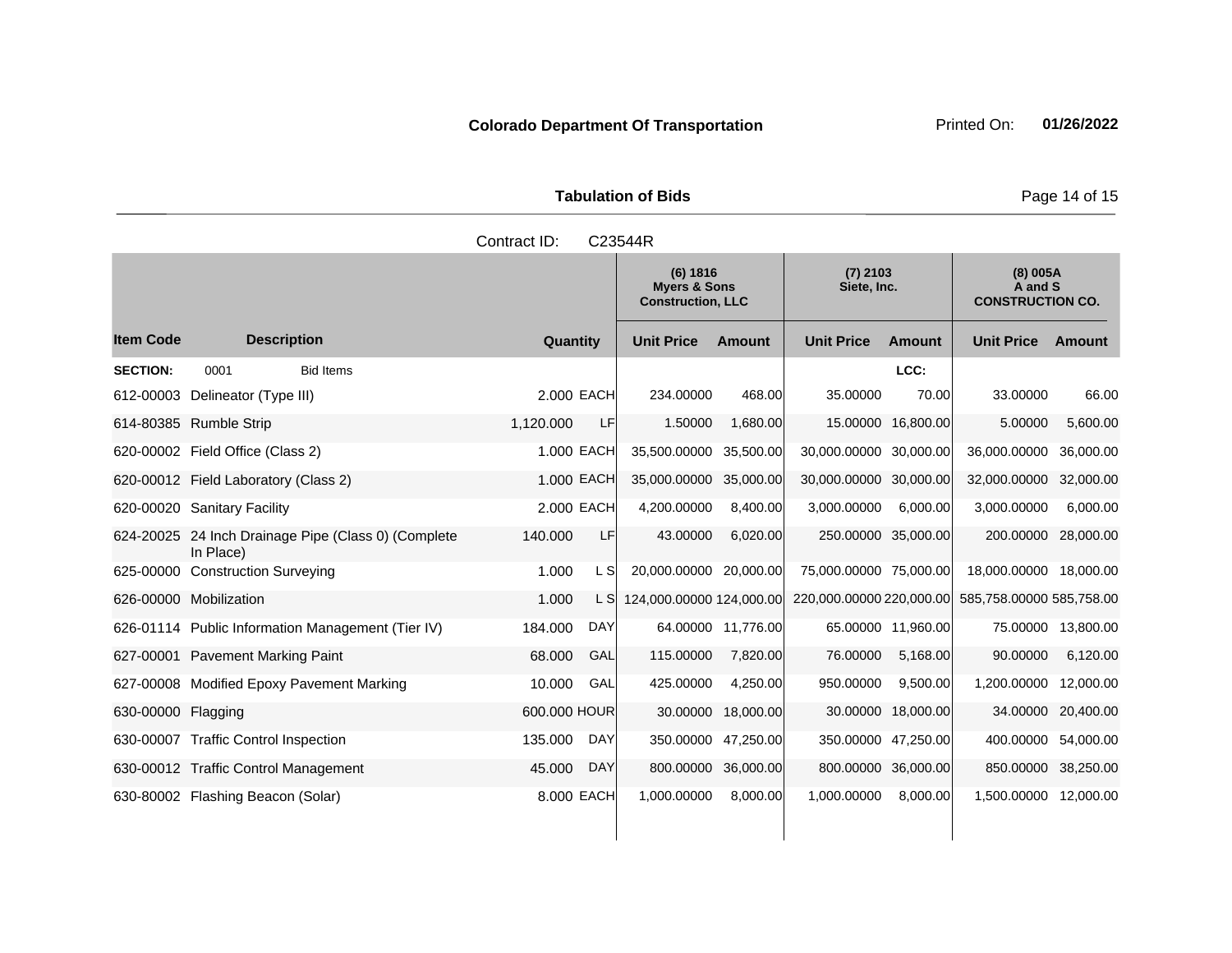Tabulation of Bids **Page 15 of 15** 

|                        |                                         |                                                    | Contract ID: | C23544R |                                                                 |                |                           |                    |                                                |                |
|------------------------|-----------------------------------------|----------------------------------------------------|--------------|---------|-----------------------------------------------------------------|----------------|---------------------------|--------------------|------------------------------------------------|----------------|
|                        |                                         |                                                    |              |         | (6) 1816<br><b>Myers &amp; Sons</b><br><b>Construction, LLC</b> |                | $(7)$ 2103<br>Siete, Inc. |                    | (8) 005A<br>A and S<br><b>CONSTRUCTION CO.</b> |                |
| <b>Item Code</b>       | <b>Description</b>                      |                                                    | Quantity     |         | <b>Unit Price</b>                                               | <b>Amount</b>  | <b>Unit Price</b>         | Amount             | <b>Unit Price</b>                              | <b>Amount</b>  |
| <b>SECTION:</b>        | 0001                                    | <b>Bid Items</b>                                   |              |         |                                                                 |                |                           | LCC:               |                                                |                |
| 630-80335              |                                         | Barricade (Type 3 M-A) (Temporary)                 | 4.000 EACH   |         | 150.00000                                                       | 600.00         | 150.00000                 | 600.00             | 250.00000                                      | 1,000.00       |
| 630-80341              |                                         | Construction Traffic Sign (Panel Size A)           | 34.000 EACH  |         | 65.00000                                                        | 2,210.00       | 65.00000                  | 2,210.00           | 70.00000                                       | 2,380.00       |
|                        |                                         | 630-80342 Construction Traffic Sign (Panel Size B) | 5.000 EACH   |         | 85.00000                                                        | 425.00         | 85.00000                  | 425.00             | 100.00000                                      | 500.00         |
|                        | 630-80355 Portable Message Sign Panel   |                                                    | 2.000 EACH   |         | 7,500.00000                                                     | 15,000.00      | 7,500.00000               | 15,000.00          | 9,000.00000                                    | 18,000.00      |
| 630-80364              | (Steady Burn)                           | Drum Channelizing Device (With Light)              | 50.000 EACH  |         | 65.00000                                                        | 3,250.00       | 65.00000                  | 3.250.00           | 70.00000                                       | 3,500.00       |
| 630-80370              | Barrier (Temporary)                     |                                                    | 1,600.000    | LF      | 43.50000                                                        | 69,600.00      |                           | 35.00000 56,000.00 | 60.00000                                       | 96,000.00      |
| 630-80380              | Traffic Cone (36")                      |                                                    | 50.000 EACH  |         | 15.00000                                                        | 750.00         | 15.00000                  | 750.00             | 20.00000                                       | 1,000.00       |
|                        | 630-85010 Impact Attenuator (Temporary) |                                                    | 4.000 EACH   |         | 7,500.00000                                                     | 30,000.00      | 8,000.00000 32,000.00     |                    | 6,000.00000                                    | 24,000.00      |
| <b>Section Totals:</b> |                                         |                                                    |              |         |                                                                 | \$2,132,997.30 |                           | \$2,134,051.00     |                                                | \$2,220,066.00 |
|                        | <b>Contract Grand Totals</b>            |                                                    |              |         |                                                                 | \$2,132,997.30 |                           | \$2,134,051.00     |                                                | \$2,220,066.00 |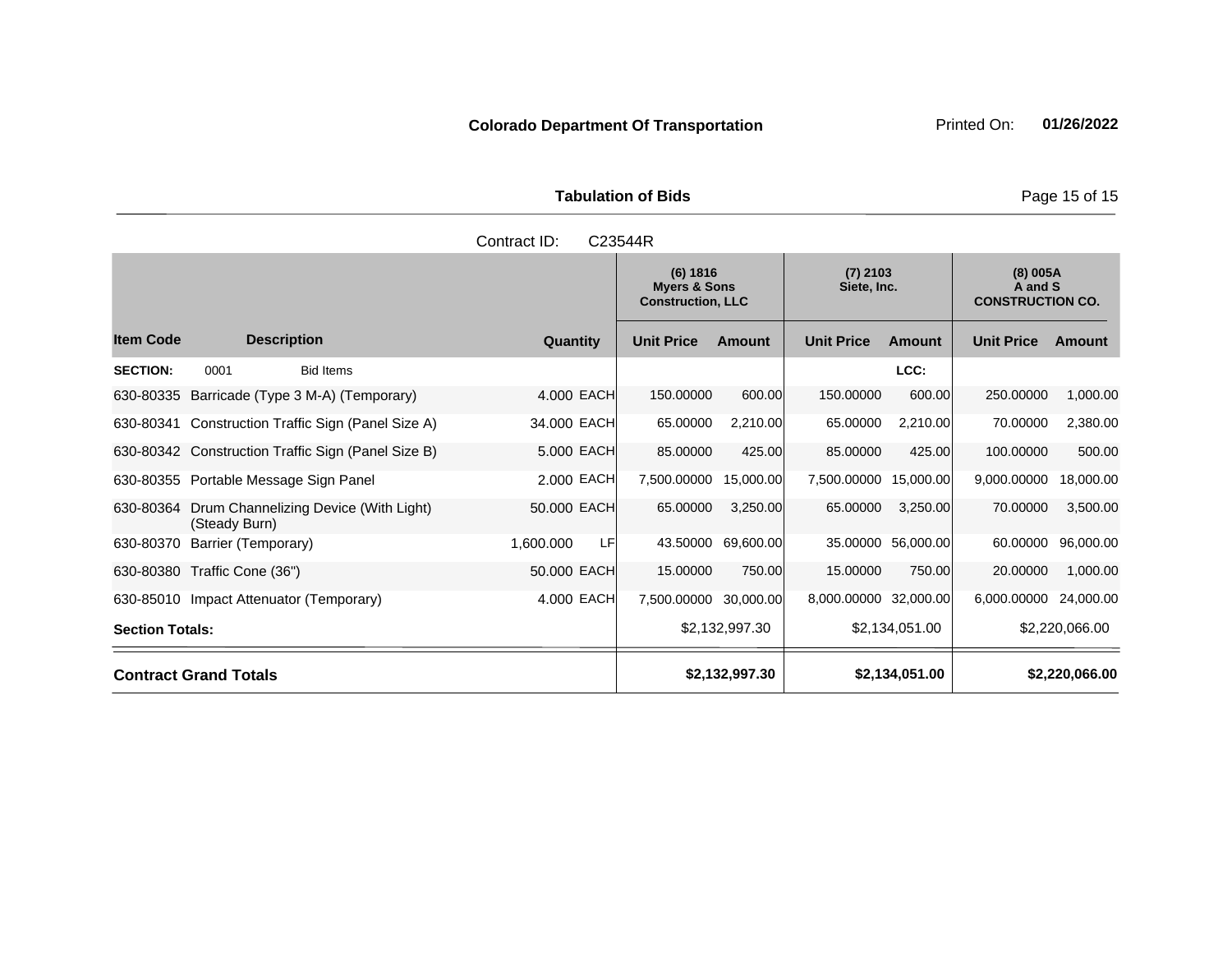**Low Bid Item Analysis Page 1 of 6** 

| Contract ID: | C23544R |
|--------------|---------|
|--------------|---------|

| Line            | Item/<br>Description                      | Quantity                                                 | Estimated<br>Price | <b>Bid Price/</b><br><b>Units</b> | Estimated<br>Amount | <b>Bid Amount</b> | <b>Bid Est</b><br>$\%$ | Overrun $(+)$<br>Underrun (-) |
|-----------------|-------------------------------------------|----------------------------------------------------------|--------------------|-----------------------------------|---------------------|-------------------|------------------------|-------------------------------|
| <b>SECTION:</b> | 0001                                      | <b>Bid Items</b>                                         |                    |                                   |                     |                   |                        |                               |
| 0005            | 202-00090<br><b>Removal of Delineator</b> | 15.000                                                   | 15.00000           | 10.00000<br><b>EACH</b>           | 225.00              | 150.00            | 66.67%                 | $-75.00$                      |
| 0010            | 202-00220<br>Removal of Asphalt Mat       | 7,067.000                                                | 10.00000           | 5.00000<br><b>SY</b>              | 70,670.00           | 35,335.00         | 50.00%                 | $-35,335.00$                  |
| 0015            | 202-00250                                 | 2,200.000<br>Removal of Pavement Marking (Conflicts)     | 5.00000            | 3.33000<br><b>SF</b>              | 11,000.00           | 7,326.00          | 66.60%                 | $-3,674.00$                   |
| 0020            | 202-00400<br>Removal of Bridge            | 1.000                                                    | 50,000.00000       | 18,750.00000<br><b>EACH</b>       | 50,000.00           | 18,750.00         | 37.50%                 | $-31,250.00$                  |
| 0025            | 202-01000<br><b>Removal of Fence</b>      | 1,420.000                                                | 3.00000            | 1.88000<br>LF                     | 4,260.00            | 2,669.60          | 62.67%                 | $-1,590.40$                   |
| 0030            | 202-01130<br>Removal of Guardrail Type 3  | 1,145.000                                                | 5.00000            | 8.94000<br>LF                     | 5,725.00            | 10,236.30         | 178.80%                | 4,511.30                      |
| 0035            | 202-01300<br>Removal of End Anchorage     | 5.000                                                    | 600.00000          | 373.33000<br><b>EACH</b>          | 3,000.00            | 1,866.65          | 62.22%                 | $-1,133.35$                   |
| 0040            | 203-00010                                 | 5,029.000<br>Unclassified Excavation (Complete In Place) | 50.00000           | 25.00000<br><b>CY</b>             | 251,450.00          | 125,725.00        | 50.00%                 | $-125,725.00$                 |
| 0045            | 203-00060                                 | 6,726.000<br>Embankment Material (Complete In Place)     | 35.00000           | 25.00000<br><b>CY</b>             | 235,410.00          | 168,150.00        | 71.43%                 | $-67,260.00$                  |
| 0050            | 206-00000<br><b>Structure Excavation</b>  | 170,000                                                  | 25.00000           | 28.75000<br><b>CY</b>             | 4,250.00            | 4,887.50          | 115.00%                | 637.50                        |
| 0055            | 206-00200<br>Structure Backfill (Class 2) | 145.000                                                  | 40.00000           | 50.00000<br><b>CY</b>             | 5,800.00            | 7,250.00          | 125.00%                | 1,450.00                      |
| 0060            | 207-00700<br>Topsoil (Onsite)             | 544.000                                                  | 10.00000           | 15.00000<br><b>CY</b>             | 5,440.00            | 8,160.00          | 150.00%                | 2,720.00                      |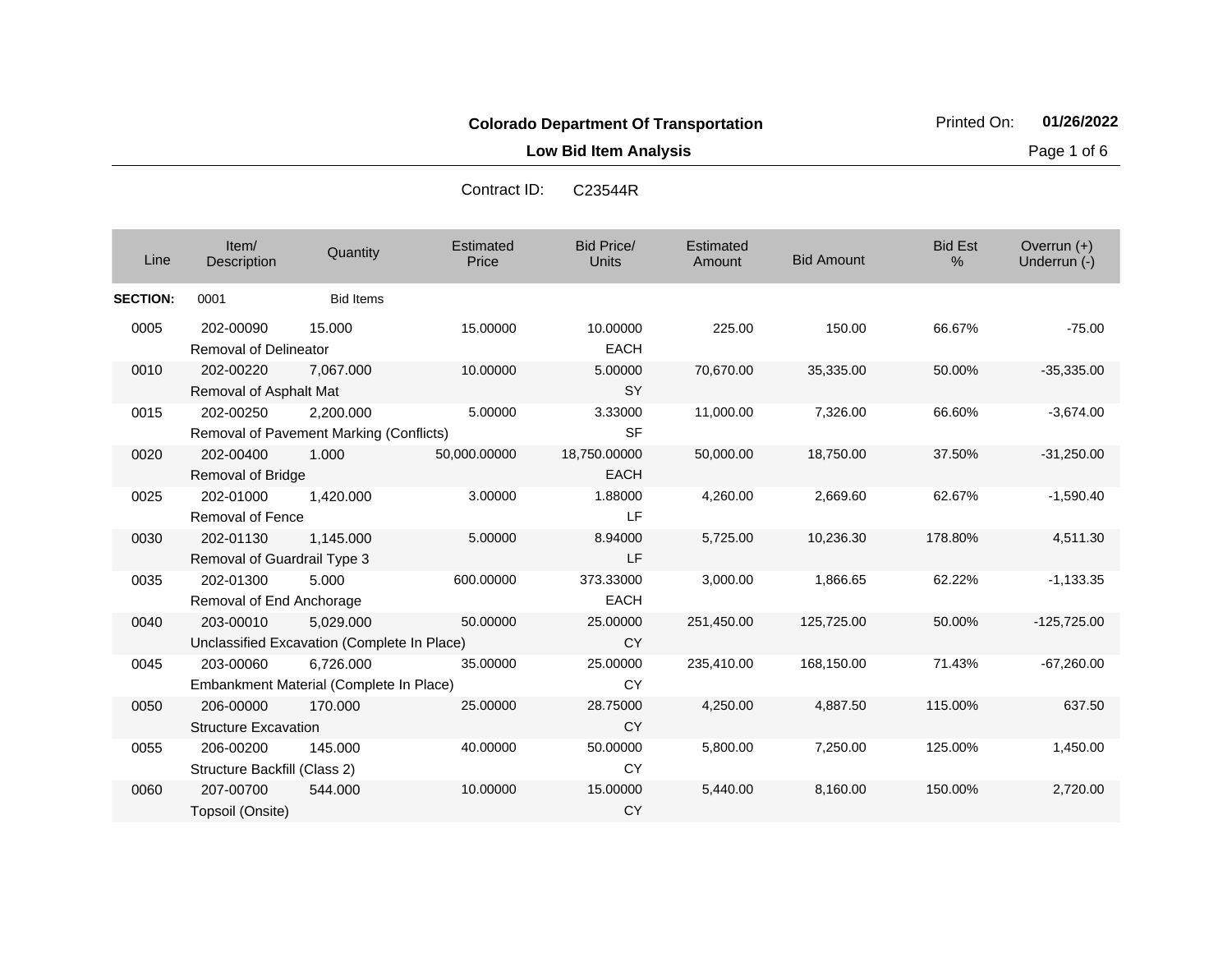**Low Bid Item Analysis Page 2 of 6** 

| Line            | Item/<br>Description                           | Quantity                                               | Estimated<br>Price | <b>Bid Price/</b><br><b>Units</b> | Estimated<br>Amount | <b>Bid Amount</b> | <b>Bid Est</b><br>% | Overrun $(+)$<br>Underrun (-) |
|-----------------|------------------------------------------------|--------------------------------------------------------|--------------------|-----------------------------------|---------------------|-------------------|---------------------|-------------------------------|
| <b>SECTION:</b> | 0001                                           | <b>Bid Items</b>                                       |                    |                                   |                     |                   |                     |                               |
| 0065            | 207-00703<br>Topsoil (Wetland)                 | 17.000                                                 | 60.00000           | 46.25000<br><b>CY</b>             | 1,020.00            | 786.25            | 77.08%              | $-233.75$                     |
| 0070            | 207-00704<br>Subgrade Soil Preparation         | 12,100.000                                             | 2.00000            | 1.00000<br><b>SY</b>              | 24,200.00           | 12,100.00         | 50.00%              | $-12,100.00$                  |
| 0075            | 208-00011<br>Erosion Bales (Weed Free)         | 20,000                                                 | 10.00000           | 43.75000<br><b>EACH</b>           | 200.00              | 875.00            | 437.50%             | 675.00                        |
| 0080            | 208-00013<br>Erosion Log Type 1 (20 Inch)      | 790.000                                                | 6.00000            | 8.75000<br>LF                     | 4,740.00            | 6,912.50          | 145.83%             | 2,172.50                      |
| 0085            | 208-00020<br>Silt Fence                        | 200.000                                                | 4.00000            | 2.50000<br>LF                     | 800.00              | 500.00            | 62.50%              | $-300.00$                     |
| 0090            | 208-00046<br>(Type 1)                          | 1.000<br>Pre-fabricated Concrete Washout Structure     | 2,000.00000        | 500.00000<br><b>EACH</b>          | 2,000.00            | 500.00            | 25.00%              | $-1,500.00$                   |
| 0095            | 208-00075                                      | 2.000<br>Pre-fabricated Vehicle Tracking Pad           | 5,000.00000        | 17,500.00000<br><b>EACH</b>       | 10,000.00           | 35,000.00         | 350.00%             | 25,000.00                     |
| 0100            | 208-00103                                      | 20.000<br>Removal and Disposal of Sediment (Labor)     | 70.00000           | 50.00000<br><b>HOUR</b>           | 1,400.00            | 1,000.00          | 71.43%              | $-400.00$                     |
| 0105            | 208-00105                                      | 20,000<br>Removal and Disposal of Sediment (Equipment) | 120.00000          | 100.00000<br><b>HOUR</b>          | 2,400.00            | 2,000.00          | 83.33%              | $-400.00$                     |
| 0110            | 208-00106<br>Sweeping (Sediment Removal)       | 20,000                                                 | 200.00000          | 100.00000<br><b>HOUR</b>          | 4,000.00            | 2,000.00          | 50.00%              | $-2,000.00$                   |
| 0115            | 208-00107<br>Removal of Trash                  | 10.000                                                 | 100.00000          | 50.00000<br><b>HOUR</b>           | 1,000.00            | 500.00            | 50.00%              | $-500.00$                     |
| 0120            | 208-00207<br><b>Erosion Control Management</b> | 30.000                                                 | 300.00000          | 75.00000<br><b>DAY</b>            | 9,000.00            | 2,250.00          | 25.00%              | $-6,750.00$                   |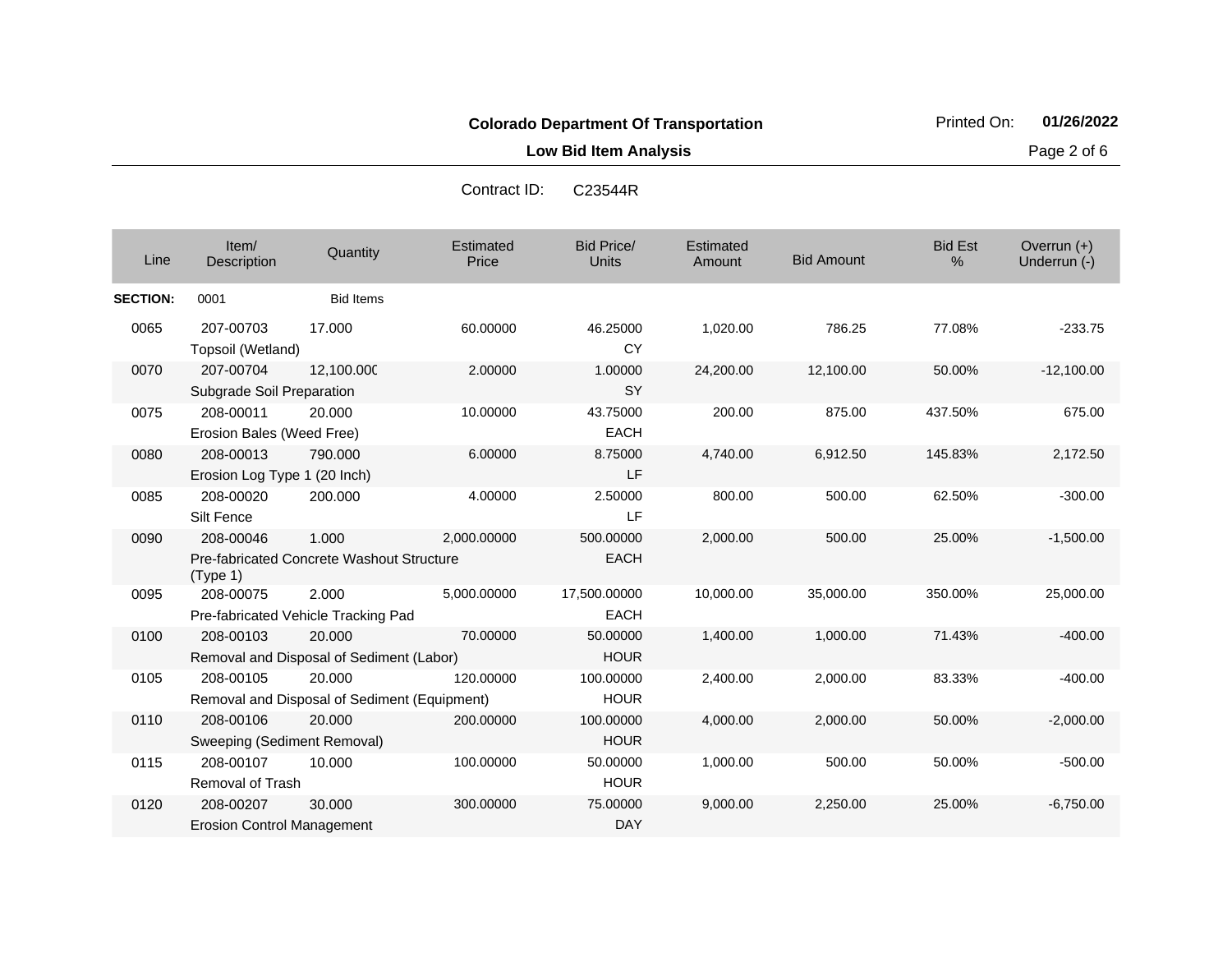**Low Bid Item Analysis Page 3 of 6** 

| Line            | Item/<br>Description                               | Quantity                                                  | Estimated<br>Price | <b>Bid Price/</b><br><b>Units</b> | Estimated<br>Amount | <b>Bid Amount</b> | <b>Bid Est</b><br>% | Overrun $(+)$<br>Underrun (-) |
|-----------------|----------------------------------------------------|-----------------------------------------------------------|--------------------|-----------------------------------|---------------------|-------------------|---------------------|-------------------------------|
| <b>SECTION:</b> | 0001                                               | <b>Bid Items</b>                                          |                    |                                   |                     |                   |                     |                               |
| 0125            | 212-00701<br><b>Compost (Mechanically Applied)</b> | 162.500                                                   | 50.00000           | 125.00000<br>CY                   | 8,125.00            | 20,312.50         | 250.00%             | 12,187.50                     |
| 0130            | 212-00703<br>Humate                                | 375.000                                                   | 4.00000            | 2.25000<br>LB                     | 1,500.00            | 843.75            | 56.25%              | $-656.25$                     |
| 0135            | 212-00704<br>Mycorrhizae                           | 20.000                                                    | 30.00000           | 35.00000<br><b>LB</b>             | 600.00              | 700.00            | 116.67%             | 100.00                        |
| 0140            | 212-00706<br>Seeding (Native) Drill                | 2.500                                                     | 3,500.00000        | 1,250.00000<br><b>ACRE</b>        | 8,750.00            | 3,125.00          | 35.71%              | $-5,625.00$                   |
| 0145            | 212-00711<br>Seeding (Wetland) Broadcast           | 0.100                                                     | 9,000.00000        | 7,500.00000<br><b>ACRE</b>        | 900.00              | 750.00            | 83.33%              | $-150.00$                     |
| 0150            | 213-00002<br>Mulching (Weed Free Hay)              | 3.900                                                     | 1,500.00000        | 1,000.00000<br><b>ACRE</b>        | 5,850.00            | 3,900.00          | 66.67%              | $-1,950.00$                   |
| 0155            | 213-00150<br><b>Bonded Fiber Matrix</b>            | 1.000                                                     | 6,500.00000        | 5,250.00000<br><b>ACRE</b>        | 6,500.00            | 5,250.00          | 80.77%              | $-1,250.00$                   |
| 0160            | 304-06007                                          | 592.000<br>Aggregate Base Course (Class 6)                | 75.00000           | 50.00000<br><b>CY</b>             | 44,400.00           | 29,600.00         | 66.67%              | $-14,800.00$                  |
| 0165            | 403-00720                                          | 55.000<br>Hot Mix Asphalt (Patching) (Asphalt)            | 230.00000          | 446.67000<br><b>TON</b>           | 12,650.00           | 24,566.85         | 194.20%             | 11,916.85                     |
| 0170            | 403-34721                                          | 2,399.000<br>Hot Mix Asphalt (Grading SX) (75) (PG 58-28) | 150.00000          | 151.11000<br><b>TON</b>           | 359,850.00          | 362,512.89        | 100.74%             | 2,662.89                      |
| 0175            | 411-10255                                          | 374.000<br>Emulsified Asphalt (Slow-Setting)              | 6.00000            | 6.56000<br>GAL                    | 2,244.00            | 2,453.44          | 109.33%             | 209.44                        |
| 0180            | 420-00102                                          | 145.000<br>Geotextile (Erosion Control) (Class 1)         | 10.00000           | 6.25000<br>SY                     | 1,450.00            | 906.25            | 62.50%              | $-543.75$                     |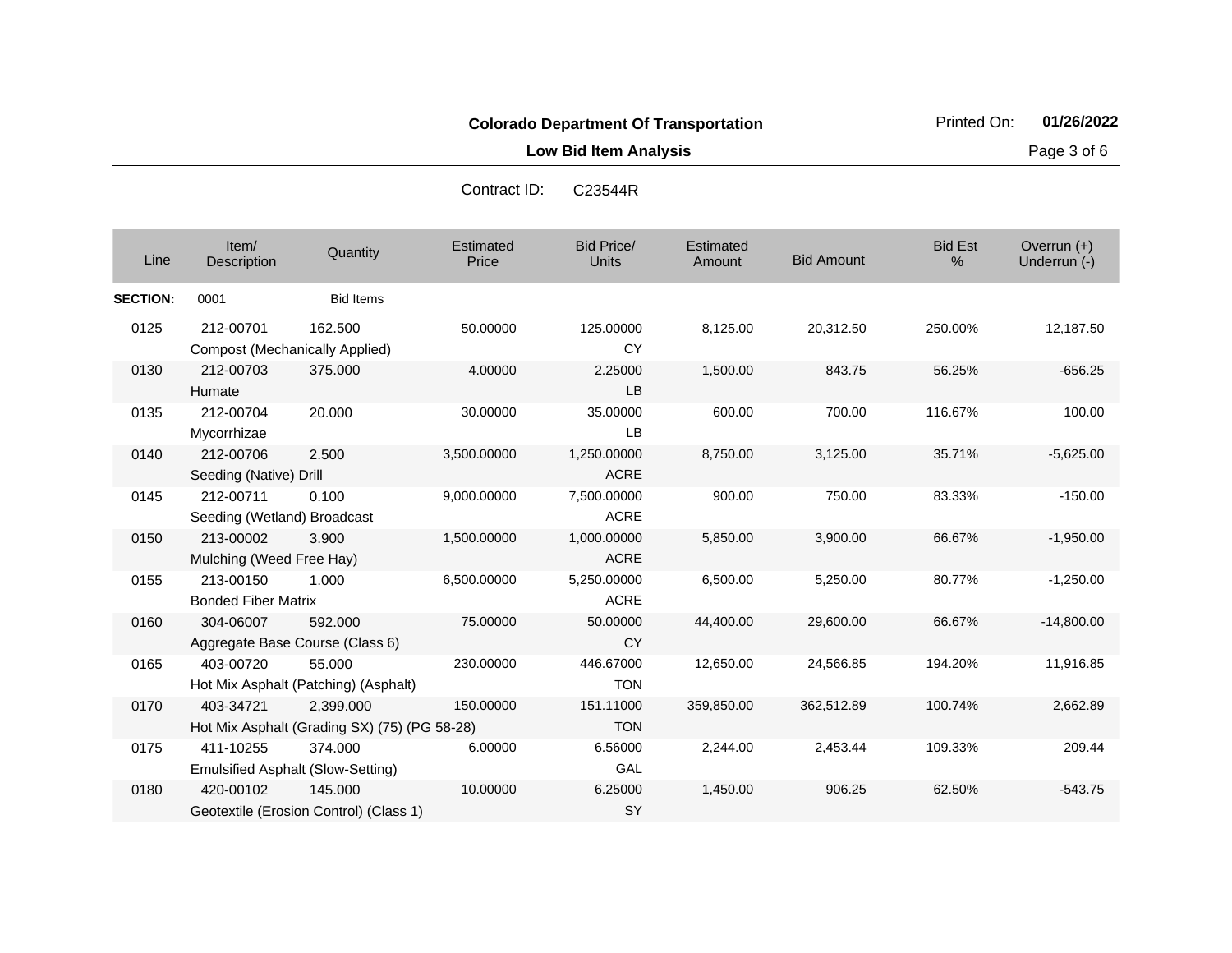**Low Bid Item Analysis Page 4 of 6** 

| Line            | Item/<br>Description                          | Quantity                                               | Estimated<br>Price | <b>Bid Price/</b><br><b>Units</b> | Estimated<br>Amount | <b>Bid Amount</b> | <b>Bid Est</b><br>% | Overrun (+)<br>Underrun (-) |
|-----------------|-----------------------------------------------|--------------------------------------------------------|--------------------|-----------------------------------|---------------------|-------------------|---------------------|-----------------------------|
| <b>SECTION:</b> | 0001                                          | <b>Bid Items</b>                                       |                    |                                   |                     |                   |                     |                             |
| 0185            | 506-00206<br>Riprap (6 Inch)                  | 51.000                                                 | 150.00000          | 93.75000<br><b>CY</b>             | 7,650.00            | 4,781.25          | 62.50%              | $-2,868.75$                 |
| 0190            | 515-00120<br>Waterproofing (Membrane)         | 147.000                                                | 40.00000           | 41.11000<br><b>SY</b>             | 5,880.00            | 6,043.17          | 102.78%             | 163.17                      |
| 0195            | 601-03030<br>Concrete Class D (Box Culvert)   | 132.500                                                | 1,000.00000        | 1,000.14000<br><b>CY</b>          | 132,500.00          | 132,518.55        | 100.01%             | 18.55                       |
| 0200            | 602-00020<br>Reinforcing Steel (Epoxy Coated) | 26,600.000                                             | 2.00000            | 2.53000<br><b>LB</b>              | 53,200.00           | 67,298.00         | 126.50%             | 14,098.00                   |
| 0205            | 606-00302<br>System)                          | 800.000<br>Guardrail Type 3 (31 Inch Midwest Guardrail | 60.00000           | 51.94000<br>LF                    | 48,000.00           | 41,552.00         | 86.57%              | $-6,448.00$                 |
| 0210            | 606-02003<br>End Anchorage (Nonflared)        | 5.000                                                  | 4,000.00000        | 3,892.22000<br><b>EACH</b>        | 20,000.00           | 19,461.10         | 97.31%              | $-538.90$                   |
| 0215            | 607-01000                                     | 1,420.000<br>Fence Barbed Wire with Metal Posts        | 5.00000            | 4.06000<br>LF                     | 7,100.00            | 5,765.20          | 81.20%              | $-1,334.80$                 |
| 0220            | 607-11525<br>Fence (Plastic)                  | 210.000                                                | 4.00000            | 6.25000<br>LF                     | 840.00              | 1,312.50          | 156.25%             | 472.50                      |
| 0225            | 607-11580<br>Fence (Temporary)                | 1,450.000                                              | 6.00000            | 4.06000<br>LF                     | 8,700.00            | 5,887.00          | 67.67%              | $-2,813.00$                 |
| 0230            | 612-00001<br>Delineator (Type I)              | 4.000                                                  | 40.00000           | 25.00000<br><b>EACH</b>           | 160.00              | 100.00            | 62.50%              | $-60.00$                    |
| 0235            | 612-00003<br>Delineator (Type III)            | 2.000                                                  | 40.00000           | 25.00000<br><b>EACH</b>           | 80.00               | 50.00             | 62.50%              | $-30.00$                    |
| 0240            | 614-80385<br><b>Rumble Strip</b>              | 1,120.000                                              | 3.50000            | 1.67000<br>LF                     | 3,920.00            | 1,870.40          | 47.71%              | $-2,049.60$                 |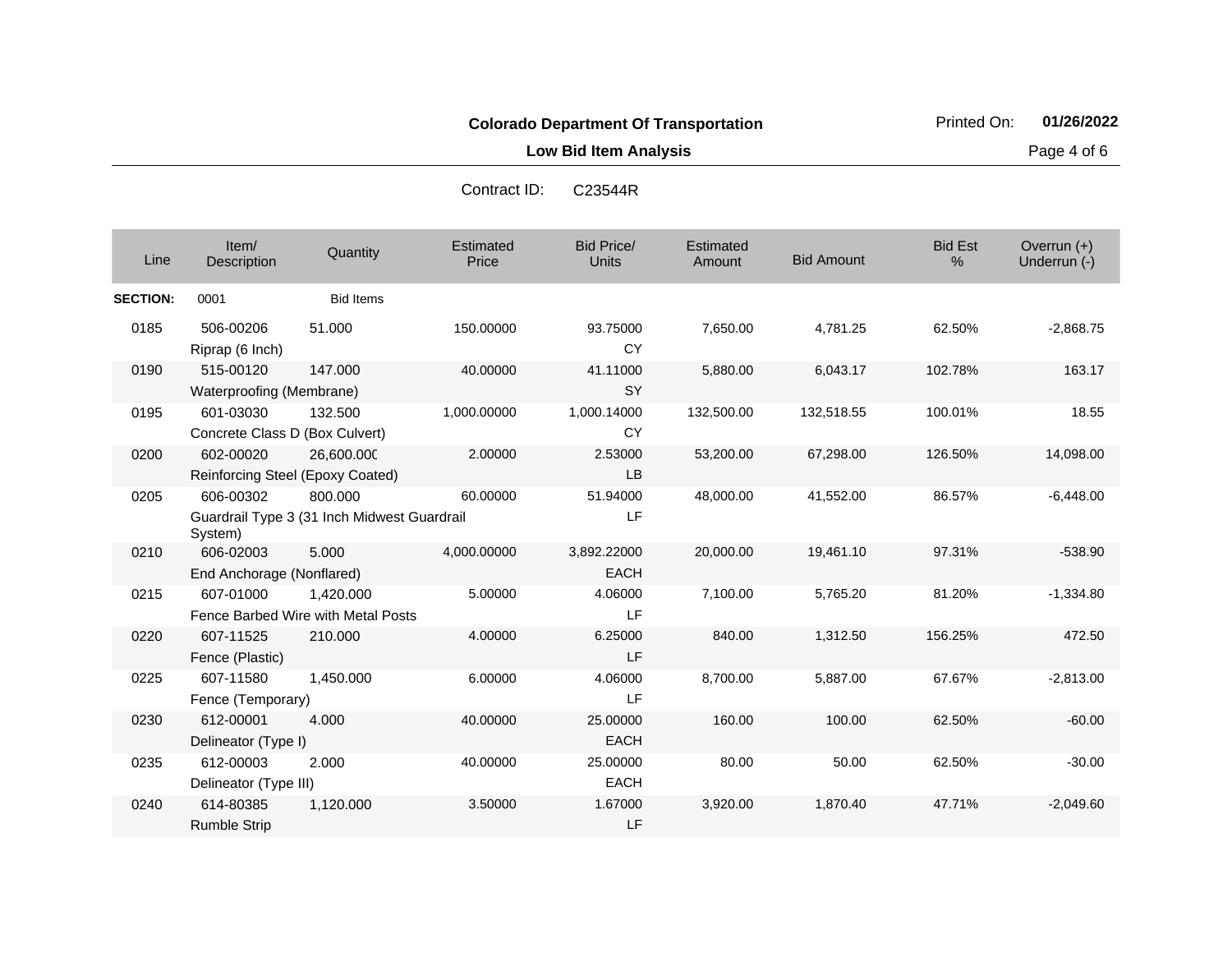**Low Bid Item Analysis Page 5 of 6** 

| Contract ID: | C23544R |
|--------------|---------|
|--------------|---------|

| Line            | Item/<br>Description                                                | Quantity         | Estimated<br>Price | <b>Bid Price/</b><br>Units  | Estimated<br>Amount | <b>Bid Amount</b> | <b>Bid Est</b><br>% | Overrun $(+)$<br>Underrun (-) |
|-----------------|---------------------------------------------------------------------|------------------|--------------------|-----------------------------|---------------------|-------------------|---------------------|-------------------------------|
| <b>SECTION:</b> | 0001                                                                | <b>Bid Items</b> |                    |                             |                     |                   |                     |                               |
| 0245            | 620-00002<br>Field Office (Class 2)                                 | 1.000            | 30,000.00000       | 25,000.00000<br><b>EACH</b> | 30,000.00           | 25,000.00         | 83.33%              | $-5,000.00$                   |
| 0250            | 620-00012<br>Field Laboratory (Class 2)                             | 1.000            | 25,000.00000       | 22,500.00000<br><b>EACH</b> | 25,000.00           | 22,500.00         | 90.00%              | $-2,500.00$                   |
| 0255            | 620-00020<br><b>Sanitary Facility</b>                               | 2.000            | 3,000.00000        | 3,125.00000<br><b>EACH</b>  | 6,000.00            | 6,250.00          | 104.17%             | 250.00                        |
| 0260            | 624-20025<br>24 Inch Drainage Pipe (Class 0) (Complete In<br>Place) | 140.000          | 150.00000          | 68.75000<br>LF              | 21,000.00           | 9,625.00          | 45.83%              | $-11,375.00$                  |
| 0265            | 625-00000<br><b>Construction Surveying</b>                          | 1.000            | 25,000.00000       | 16,666.67000<br>L S         | 25,000.00           | 16,666.67         | 66.67%              | $-8,333.33$                   |
| 0270            | 626-00000<br>Mobilization                                           | 1.000            | 229,601.00000      | 165,124.86000<br><b>LS</b>  | 229,601.00          | 165,124.86        | 71.92%              | $-64,476.14$                  |
| 0275            | 626-01114<br>Public Information Management (Tier IV)                | 184.000          | 70.00000           | 66.67000<br><b>DAY</b>      | 12,880.00           | 12,267.28         | 95.24%              | $-612.72$                     |
| 0280            | 627-00001<br><b>Pavement Marking Paint</b>                          | 68.000           | 70.00000           | 127.78000<br>GAL            | 4,760.00            | 8,689.04          | 182.54%             | 3,929.04                      |
| 0285            | 627-00008<br>Modified Epoxy Pavement Marking                        | 10.000           | 500.00000          | 472.22000<br>GAL            | 5,000.00            | 4,722.20          | 94.44%              | $-277.80$                     |
| 0290            | 630-00000<br>Flagging                                               | 600.000          | 40.00000           | 33.33000<br><b>HOUR</b>     | 24,000.00           | 19,998.00         | 83.33%              | $-4,002.00$                   |
| 0295            | 630-00007<br><b>Traffic Control Inspection</b>                      | 135.000          | 300.00000          | 277.78000<br><b>DAY</b>     | 40,500.00           | 37,500.30         | 92.59%              | $-2,999.70$                   |
| 0300            | 630-00012<br><b>Traffic Control Management</b>                      | 45.000           | 1,100.00000        | 888.89000<br><b>DAY</b>     | 49,500.00           | 40,000.05         | 80.81%              | $-9,499.95$                   |